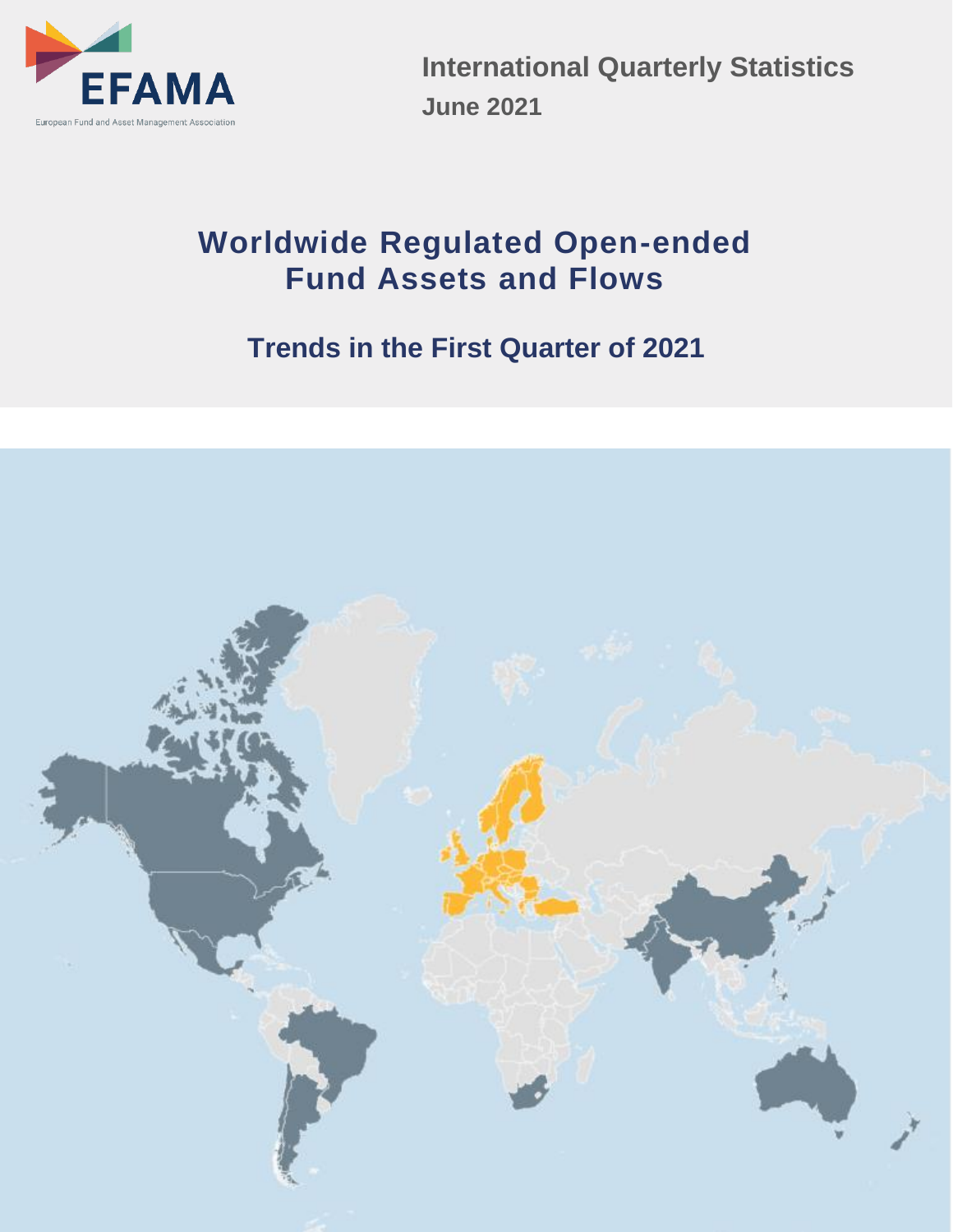Brussels, June 16, 2021 **–** Worldwide regulated open-ended fund assets increased by 7.3 percent to EUR 59.2 trillion in Q1 2021. <sup>1</sup> Worldwide net cash flow to all funds amounted to EUR 1,026 billion, compared to EUR 660 billion in Q4 2020.





<sup>1</sup> The information presented in this report was compiled by EFAMA and the Investment Company Institute (ICI) on behalf of the International Investment Funds Association (IIFA), the organization of national investment fund associations. Statistics from 46 countries are included in this report. All data presented in this report include funds of funds, exchange-traded funds and institutional funds.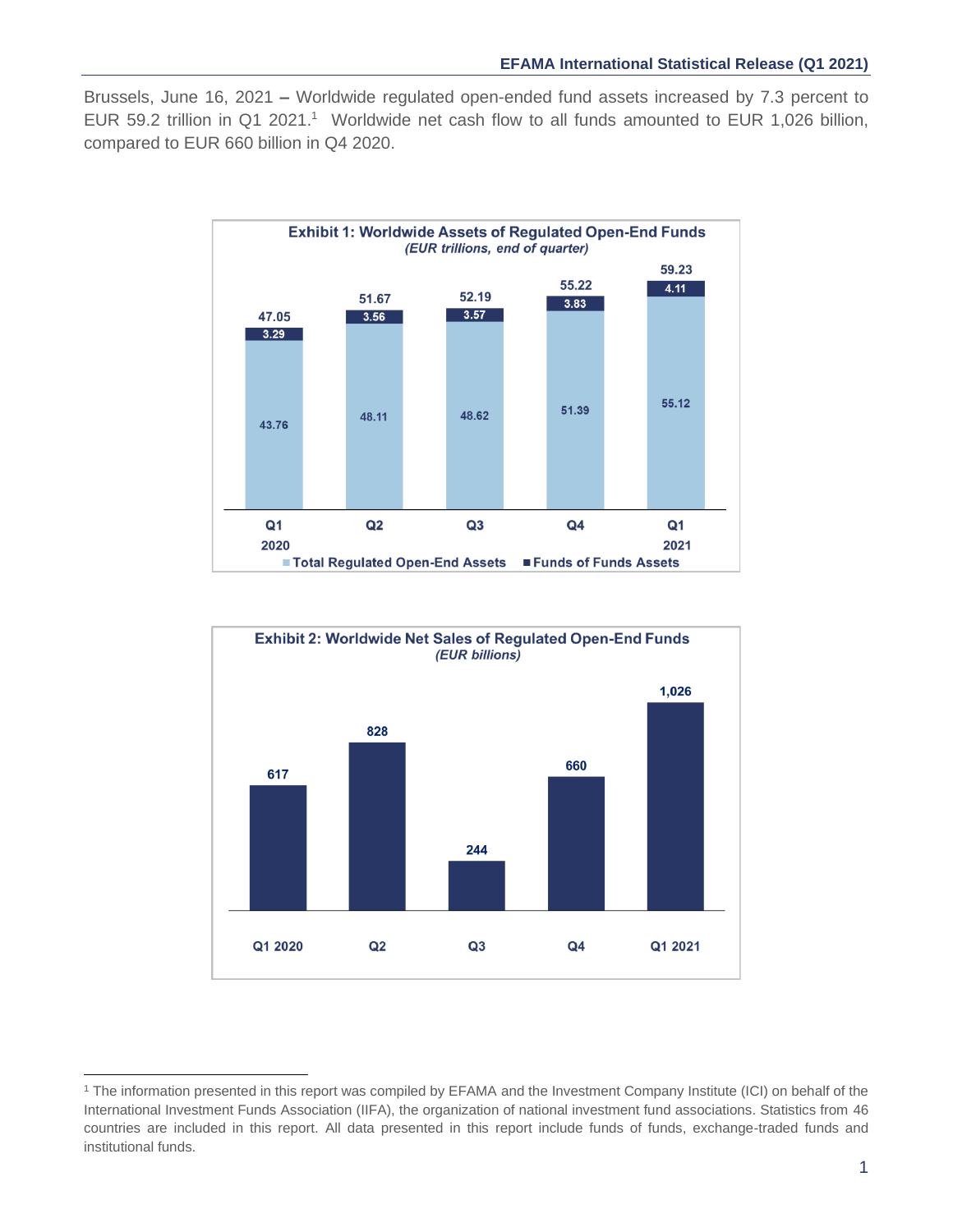Measured in U.S. dollars, worldwide investment fund net assets increased to USD 69.4 trillion at the end of Q1 2021. This represented an increase of 2.5 percent. The following two graphs compare the net asset growth in the seven largest countries/regions.



## **Exhibit 4: Geographical Trends in Net Assets by Type of Fund, 2021:Q1**  *(EUR billions, end of quarter)*

|                               | <b>USA</b> | <b>Europe</b> | <b>Australia</b> | <b>Brazil</b> | Canada   | Japan   | <b>China</b> |
|-------------------------------|------------|---------------|------------------|---------------|----------|---------|--------------|
| <b>Equity</b>                 | 15,655     | 6.144         | 929              | 152           | 575      | 1,832   | 266          |
| % chg in EUR (1)              | 11.0%      | 10.0%         | 7.0%             | $-0.8%$       | 15.1%    | 2.9%    | 3.6%         |
| % chg in loc. cur. (2)        | 6.1%       | 10.0%         | 3.5%             | 2.9%          | 8.6%     | 5.5%    | $-0.7%$      |
| <b>Bond</b>                   | 5.433      | 4,251         | 77               | 671           | 244      | 42      | 353          |
| % chg in EUR (1)              | 6.4%       | 0.8%          | 3.6%             | $-3.5%$       | 8.3%     | $-2.3%$ | 3.5%         |
| % chg in loc. cur. $(2)$      | 1.6%       | 0.8%          | 0.2%             | 0.1%          | 2.1%     | 0.1%    | $-0.7%$      |
| <b>Money Market</b>           | 3,835      | 1,462         | 231              | 83            | 25       | 110     | 1,186        |
| % chg in $EUR$ <sup>(1)</sup> | 8.6%       | $-2.7%$       | 1.6%             | 10.2%         | $-6.5%$  | 1.8%    | 17.9%        |
| % chg in loc. cur. (2)        | 3.8%       | $-2.7%$       | $-1.7%$          | 14.2%         | $-11.8%$ | 4.3%    | 13.1%        |
| <b>Multi-Asset</b>            | 3,682      | 3,960         |                  | 428           | 1,048    |         | 645          |
| % chg in EUR (1)              | 8.3%       | 3.8%          |                  | 2.1%          | 10.7%    | --      | 18.5%        |
| % chg in loc. cur. (2)        | 3.5%       | 3.8%          | --               | 5.8%          | 4.4%     | --      | 13.6%        |
| Other $^{(3)}$                | 113        | 3,200         | 897              | 121           | 17       | 19      | 20           |
| % chg in EUR (1)              | $-7.5%$    | 3.8%          | 7.3%             | 2.8%          | $-38.1%$ | 2.6%    | 25.0%        |
| % chg in loc. cur. (2)        | $-11.6%$   | 3.8%          | 3.9%             | 6.5%          | $-41.7%$ | 5.1%    | 19.9%        |

(1) 2021:Q1 compared to 2020:Q4.

(2) 2021:Q1 compared to 2020:Q4, using the euro as the local currency for Europe.

(3) Including guaranteed/protected funds and real estate funds.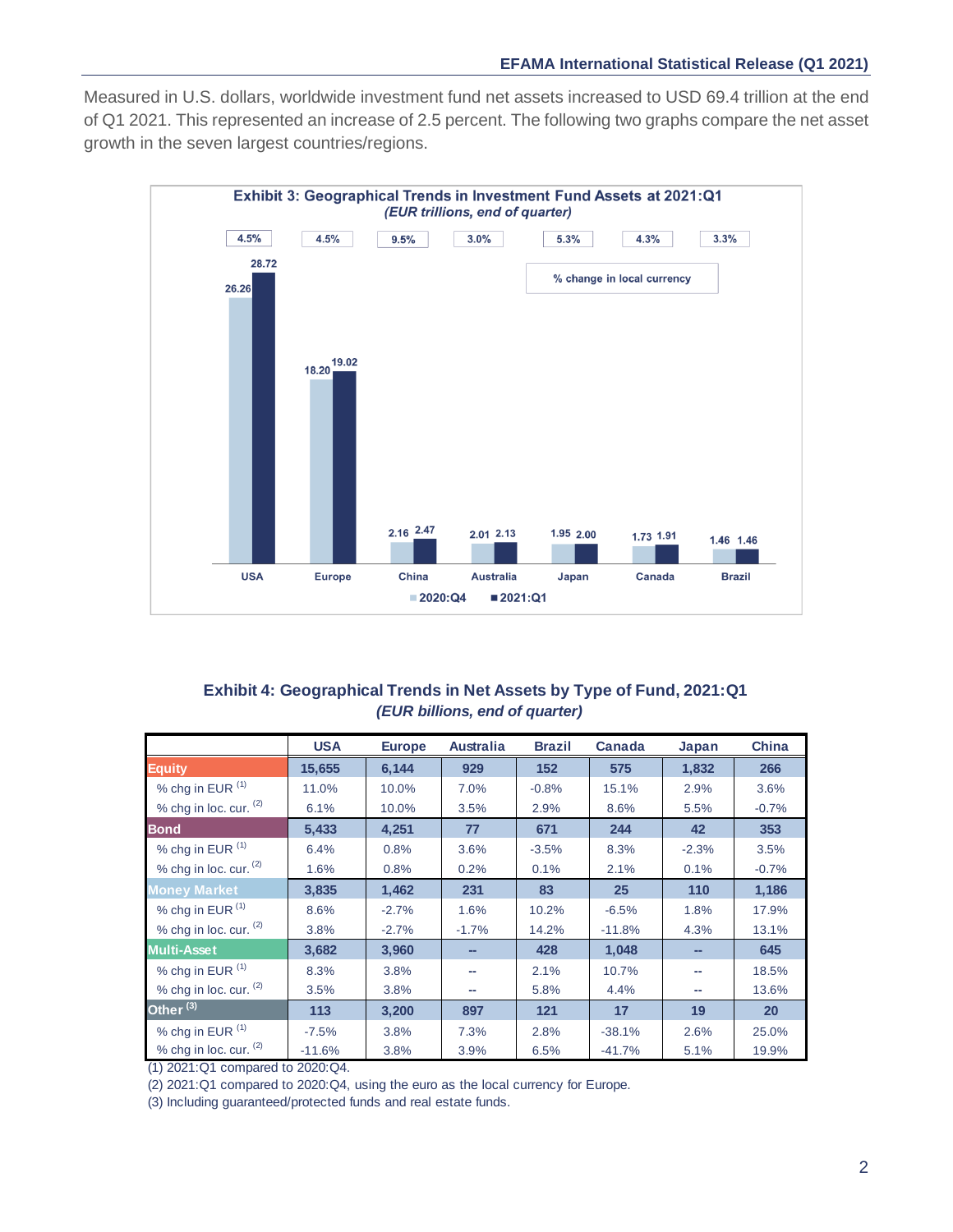On a euro-denominated basis, worldwide equity fund assets increased by 10 percent to 25.8 trillion at the end of Q1 2021. Bond fund assets increased by 3.4 percent to EUR 11.4 trillion. Multi-asset funds increased by 7 percent to EUR 10 trillion. Money market funds grew by 6.7 percent to EUR 7.2 trillion.

|                                   |                |                | 2020           |                | 2021           |
|-----------------------------------|----------------|----------------|----------------|----------------|----------------|
|                                   | Q <sub>1</sub> | Q <sub>2</sub> | Q <sub>3</sub> | Q <sub>4</sub> | Q <sub>1</sub> |
| <b>All Funds</b>                  | 47.0           | 51.7           | 52.2           | 55.2           | 59.2           |
| <b>Long Term</b>                  | 40.0           | 44.4           | 45.3           | 48.4           | 52.0           |
| Equity                            | 17.8           | 20.7           | 21.3           | 23.5           | 25.8           |
| <b>Bond</b>                       | 10.2           | 10.7           | 10.8           | 11.0           | 11.4           |
| Multi-Asset                       | 7.9            | 8.6            | 8.8            | 9.4            | 10.0           |
| <b>Real Estate</b>                | 1.0            | 1.0            | 1.0            | 1.1            | 1.1            |
| Other $(1)$                       | 3.1            | 3.3            | 3.3            | 3.5            | 3.7            |
| <b>Money Market</b>               | 7.0            | 7.3            | 6.9            | 6.8            | 7.2            |
| <b>Memo Items Included Above:</b> |                |                |                |                |                |
| <b>ETFs</b>                       | 4.7            | 5.4            | 5.7            | 6.3            | 7.1            |
| <b>Institutional</b>              | 4.2            | 4.4            | 4.5            | 4.6            | 4.7            |

# **Exhibit 5: Net Assets of Worldwide Regulated Open-End Funds** *(EUR trillions)*

(1) Including guaranteed/protected funds.

At the end of Q1 2021, 43.6 percent of worldwide regulated open-ended fund net assets were held in equity funds. The share of bond funds amounted to 19.2 percent and the asset share of multi-asset funds was 16.9 percent. Money market fund assets represented 12.2 percent of the worldwide total.



Note: "Other" including guaranteed/protected funds.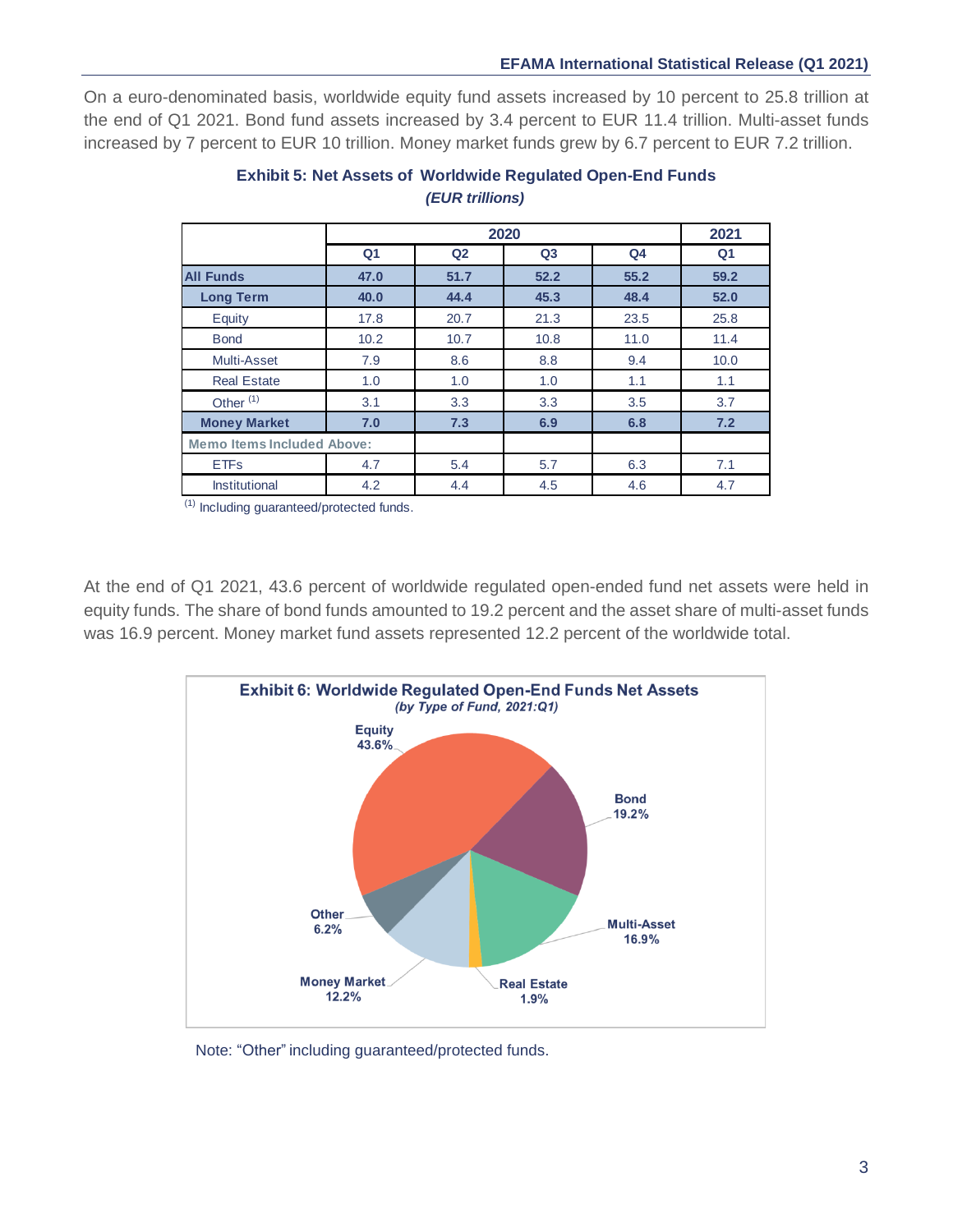Looking at the worldwide distribution of investment fund net assets at end Q1 2021, the United States and Europe held the largest shares in the world market, with 48.5 percent and 32.1 percent, respectively. China (4.2%), Australia (3.6%), Japan (3.4%), Canada (3.2%), Brazil (2.5%), Rep. of Korea (0.9%), India (0.6%) and South Africa (0.3%) follow in this ranking.



Overall, five European countries ranked among the top ten largest fund domiciles in the world: Luxembourg (with 8.9 percent of worldwide investment fund assets), Ireland (5.9%), Germany (4.3%), France (3.5%), and the United Kingdom (3.2%).

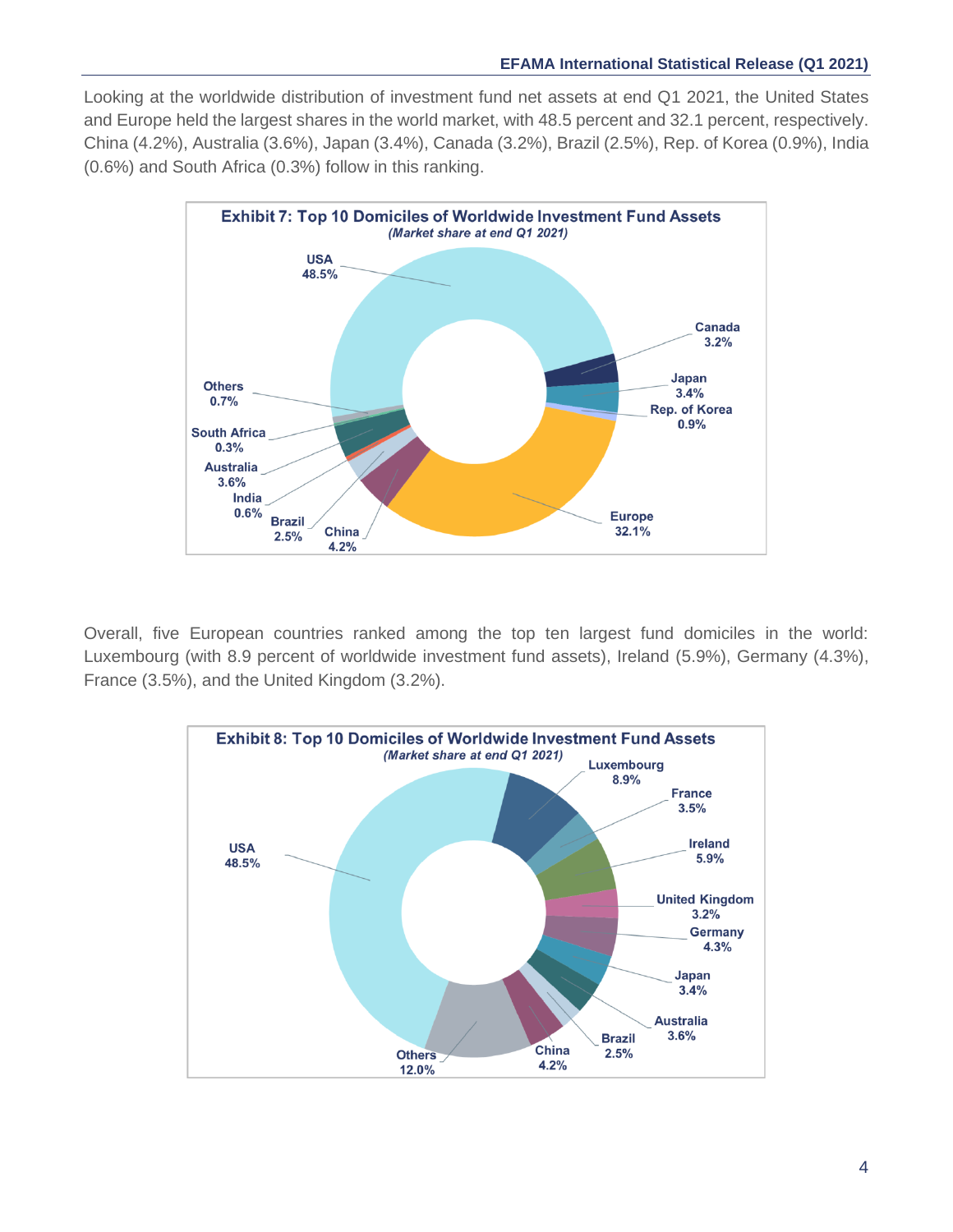### **EFAMA International Statistical Release (Q1 2021)**

Worldwide net sales of regulated open-ended funds increased to EUR 1,026 billion in Q1 2021, from EUR 660 billion in Q4 2020. Long-term funds recorded net inflows of EUR 807 billion, up from EUR 584 billion in Q4 2020. Globally, equity funds recorded net inflows of EUR 293 billion, compared to EUR 168 billion in Q4 2020. Bond funds registered net inflows of EUR 265 billion, down from EUR 275 billion in Q4 2020. Multi-asset funds worldwide increased from EUR 122 billion in Q4 2020 to EUR 189 billion in Q1 2021. Net sales of money market funds rose to EUR 218 billion, compared to EUR 75 billion in Q4 2020.



## **Exhibit 10: Net Sales of Worldwide Regulated Open-End Funds** *(EUR billions)*

|                                   |                |                | 2020           |                | 2021           |
|-----------------------------------|----------------|----------------|----------------|----------------|----------------|
|                                   | Q <sub>1</sub> | Q <sub>2</sub> | Q <sub>3</sub> | Q <sub>4</sub> | Q <sub>1</sub> |
| <b>All Funds</b>                  | 617            | 828            | 244            | 660            | 1,026          |
| <b>Long Term</b>                  | $-213$         | 387            | 411            | 584            | 807            |
| Equity                            | $-15$          | 3              | $-24$          | 168            | 293            |
| <b>Bond</b>                       | $-207$         | 280            | 279            | 275            | 265            |
| Multi-Asset                       | $-39$          | 42             | 99             | 122            | 189            |
| <b>Real Estate</b>                | 14             | 11             | 9              | 12             | 8              |
| Other <sup>(1)</sup>              | 35             | 51             | 47             | 8              | 52             |
| <b>Money Market</b>               | 829            | 441            | $-167$         | 75             | 218            |
| <b>Memo Items Included Above:</b> |                |                |                |                |                |
| <b>ETFs</b>                       | 113            | 155            | 156            | 214            | 297            |
| Institutional                     | 48             | 20             | 47             | 63             | 90             |

(1) Including guaranteed/protected funds. Note: Net sales are calculated by subtracting redemptions from the sum of new sales, reinvested dividends and net exchanges. Components may not sum to total due to rounding or unclassified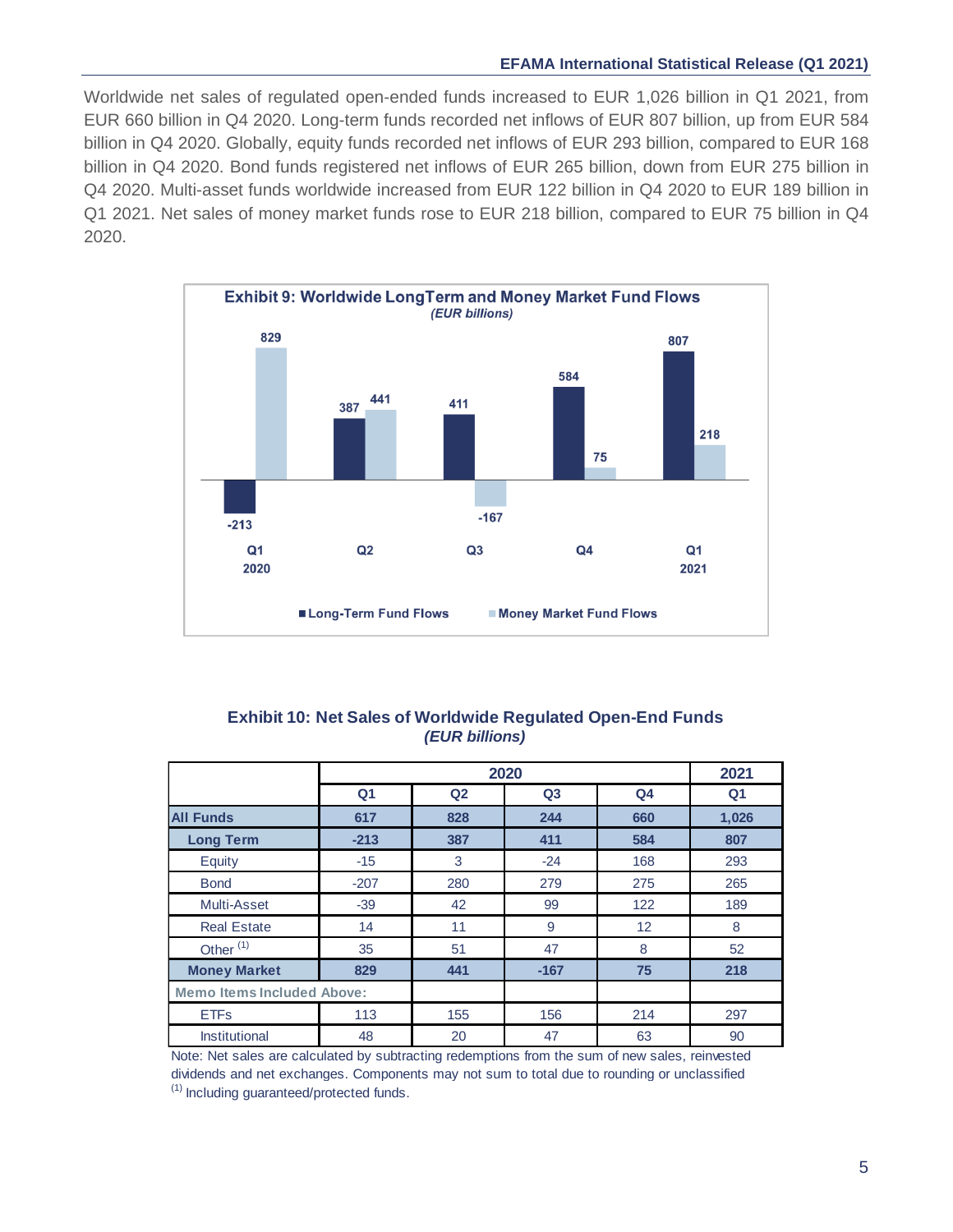Net sales of regulated open-ended funds amounted to EUR 198 billion in Europe, mainly driven by net inflows in Luxembourg (EUR 112 billion), Ireland (EUR 41 billion) and Germany (EUR 37 billion).

The United States recorded net inflows of EUR 445 billion in Q1 2021, mainly due to the strong net inflows into bond funds (EUR 199 billion) and money market funds (EUR 136 billion). The Asia-Pacific region<sup>2</sup> recorded net inflows of EUR 304 billion (of which EUR 247 billion in China, EUR 39 billion in Japan and EUR 18 billion in Korea). The Americas<sup>3</sup> recorded net inflows of EUR 79 billion (of which EUR 59 billion in Canada and EUR 13 billion in Brazil).



With the exception of Europe, all regions experienced an increase in net sales compared to Q4 2020.

In Europe, long-term funds recorded net inflows of EUR 278 billion, compared to EUR 243 billion in Q4 2020. Net sales of equity funds amounted to EUR 133 billion, comparable to EUR 131 billion in Q4 2020. Bond funds recorded net inflows of EUR 54 billion, up from EUR 47 billion in Q4 2020. Multi-asset funds registered net inflows of EUR 38 billion, a level similar to that observed in Q4 2020.

European money market funds recorded net outflows of EUR 80 billion, compared to net inflows of EUR 44 billion in Q4 2020.

In the United States, long-term open-ended funds recorded net inflows of EUR 309 billion, up from EUR 196 billion in Q4 2020. Equity funds recorded net inflows of EUR 96 billion, compared to EUR 3 billion in Q4 2020. Net sales of bond funds increased from EUR 191 billion to EUR 199 billion in Q1 2021. Multiasset funds registered net inflows of EUR 17 billion, compared to EUR 7 billion in Q4 2020.

<sup>&</sup>lt;sup>2</sup> The Asia-Pacific region covers the following IIFA member countries: Australia, China, Chinese Taipei (Taiwan) India, Japan, Korea, New Zealand, Pakistan and the Philippines.

<sup>3</sup> The Americas covers the following IIFA member countries: Argentina, Brazil, Canada, Chile, Costa Rica and Mexico. South-Africa is added to this group of countries. The data for the United States is shown separately.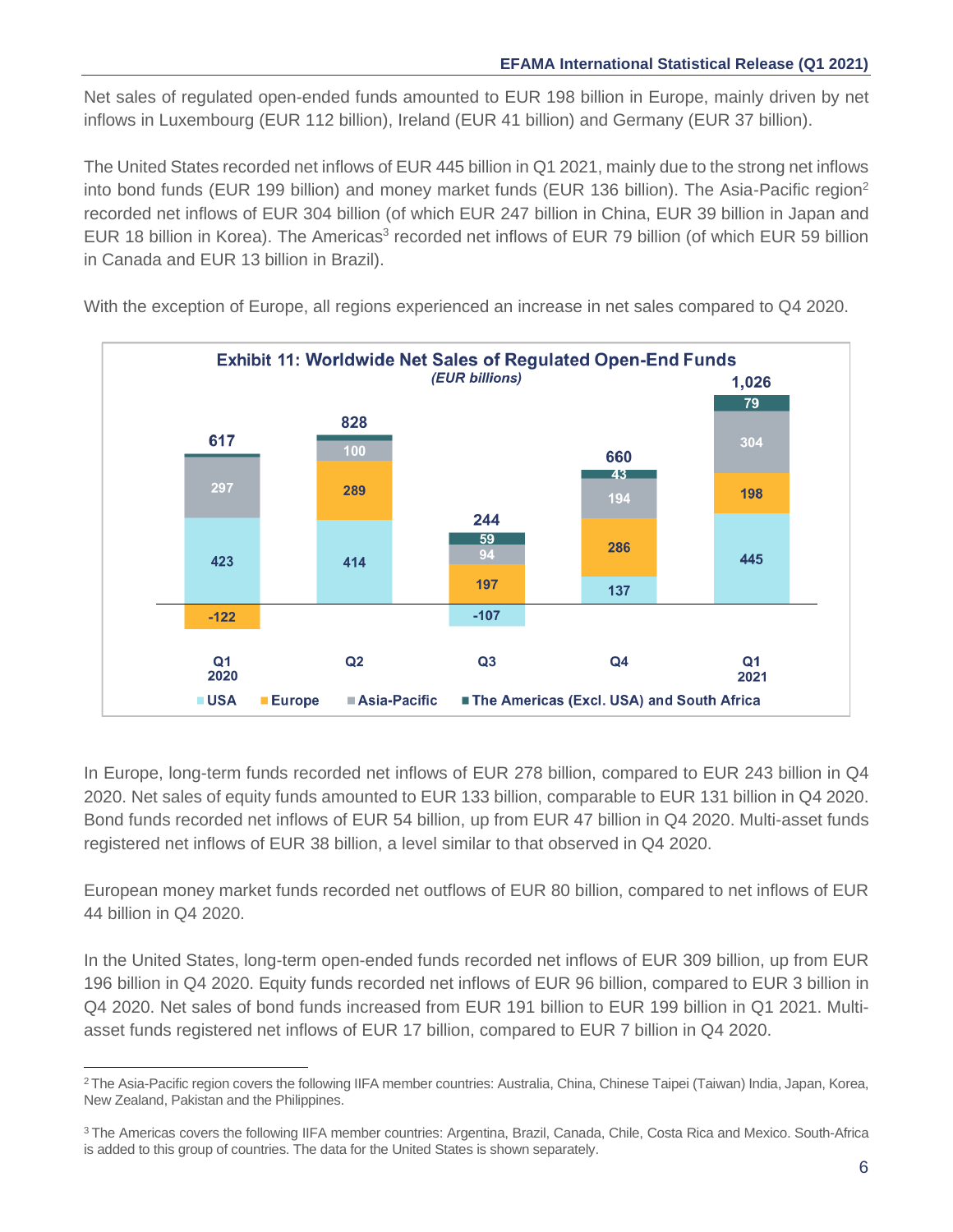Money market funds in the United States recorded net inflows of EUR 136 billion, compared to net outflows of EUR 59 billion in Q4 2020.



Note: "Other" including guaranteed/protected funds and real estate funds.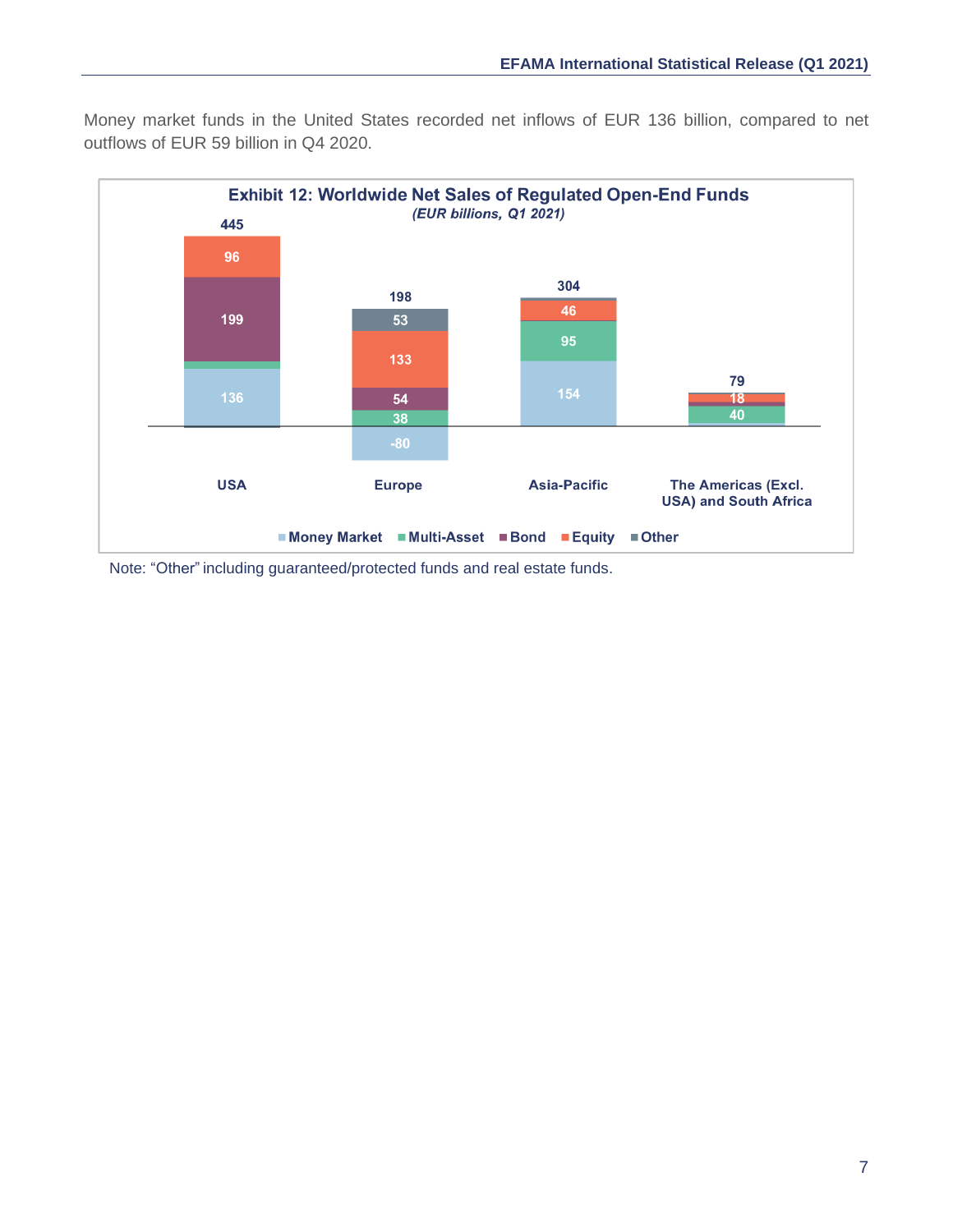**Euros**

# **Worldwide Public Tables, 2021:Q1**

# **Table of Contents**

# **REGIONAL SUMMARY BY TYPE OF FUND**

Worldwide Total Net Assets, Net Sales and Number of Funds Excluding and Including Funds of Funds Table 1

# **TABLES EXCLUDING FUNDS OF FUNDS**

| Total Net Assets by Type of Fund    | Table 2 |
|-------------------------------------|---------|
| Total Net Sales by Type of Fund     | Table 3 |
| Number of Funds by Type of Fund     | Table 4 |
| <b>Total Net Assets Time Series</b> | Table 5 |
| <b>Total Net Sales Time Series</b>  | Table 6 |
| Number of Funds Time Series         | Table 7 |

# **TABLES INCLUDING FUNDS OF FUNDS**

| Total Net Assets by Type of Fund    | Table 8  |
|-------------------------------------|----------|
| Total Net Sales by Type of Fund     | Table 9  |
| Number of Funds by Type of Fund     | Table 10 |
| <b>Total Net Assets Time Series</b> | Table 11 |
| <b>Total Net Sales Time Series</b>  | Table 12 |
| Number of Funds Time Series         | Table 13 |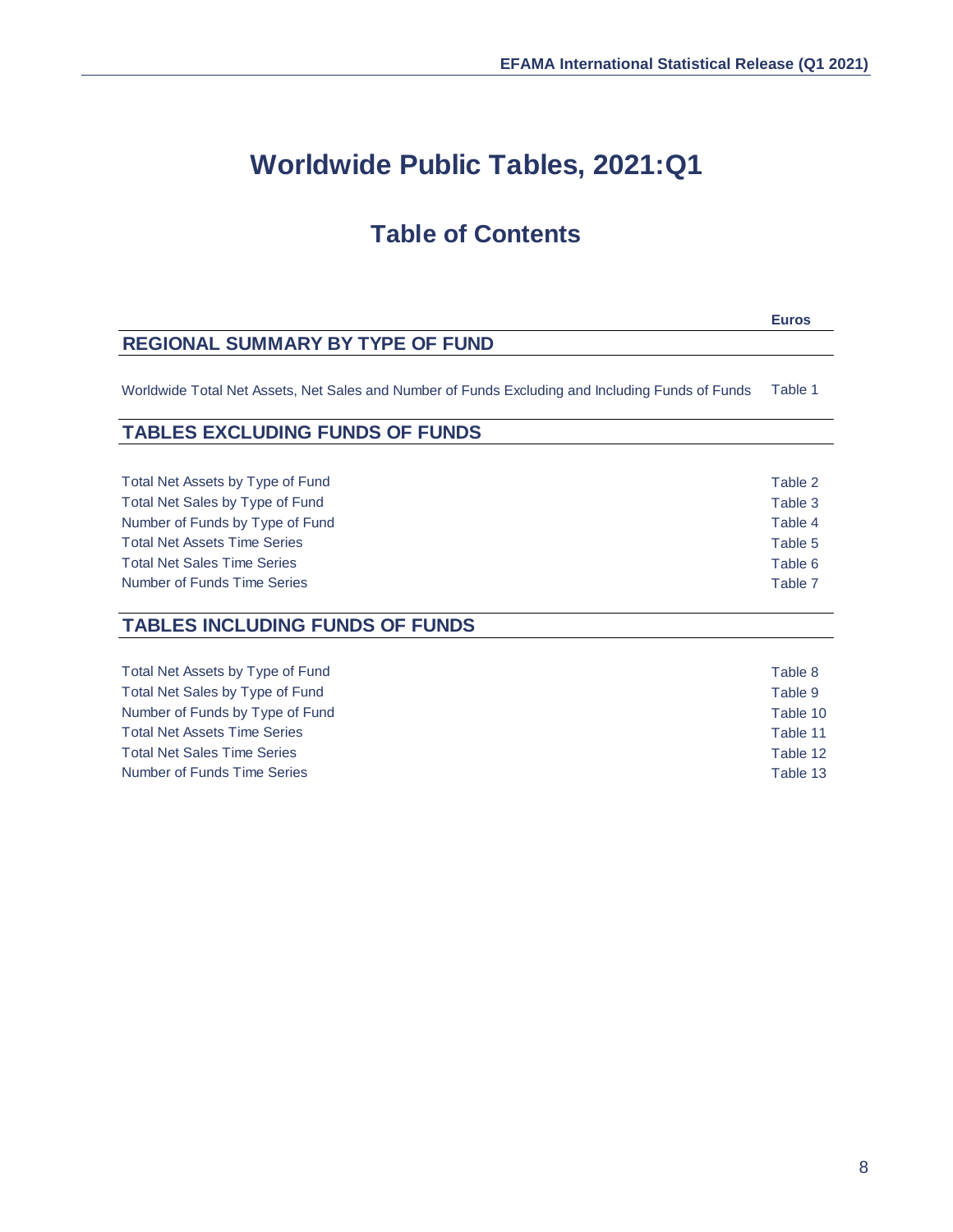#### **REGIONAL SUMMARY BY TYPE OF FUND, 2021:Q1 Table 1**

#### **DATA EXCLUDING FUNDS OF FUNDS**

|                                                             |              |              |             | Multi-    | <b>Money</b>  | Guaranteed/      | Real           | Other        | <b>Memo</b>           |                |  |
|-------------------------------------------------------------|--------------|--------------|-------------|-----------|---------------|------------------|----------------|--------------|-----------------------|----------------|--|
| <b>REGION</b>                                               | <b>TOTAL</b> | Equity       | <b>Bond</b> | Asset     | <b>Market</b> | <b>Protected</b> | <b>Estate</b>  | <b>Funds</b> | <b>ETFs</b>           | Institutional  |  |
|                                                             |              |              |             |           |               |                  |                |              |                       | <b>Funds</b>   |  |
|                                                             |              |              |             |           |               |                  |                |              |                       |                |  |
| <b>TOTAL NET ASSETS</b> (Millions of Euros, end of quarter) |              |              |             |           |               |                  |                |              |                       |                |  |
| <b>World</b>                                                | 55.120.797   | 25,383,813   | 11.020.997  | 6.777.320 | 7,231,540     | 37,881           | 1,096,045      |              | 3,573,198 7,059,867   | 4,718,990      |  |
| Americas                                                    | 29.722.200   | $AC$ 004 275 | 6.000.276   | 2.262.256 | 1.020.002     | 110              | <b>PRODUCT</b> |              | $224 492$ 6 $225 446$ | <b>200 E15</b> |  |

| <b>World</b>            | 55.120.797 | 25.383.813 | 11.020.997 | 6.777.320 | 7.231.540 |        | 37.881 1.096.045 |           | 3.573.198 7.059.867 | 4,718,990 |
|-------------------------|------------|------------|------------|-----------|-----------|--------|------------------|-----------|---------------------|-----------|
| <b>Americas</b>         | 28.732.290 | 16.001.375 | 6.090.276  | 2.362.256 | 4.030.993 | 118    | 26.089           |           | 221.182 5.235.146   | 388,515   |
| <b>Europe</b>           | 18.521.253 | 6.092.206  | 4.223.041  | 3.568.707 | 1.462.446 | 37.593 | 743.376          | 2.393.885 | 1.073.372           | 3,490,189 |
| <b>Asia and Pacific</b> | 7,701,899  | 3.250.336  | 700.607    | 771.139   | 1.713.746 | 170    | 323.814          | 942.085   | 751.349             | 840,286   |
| <b>Africa</b>           | 165,355    | 39,896     | 7,073      | 75.218    | 24,355    |        | 2,766            | 16,046    |                     |           |

#### **TOTAL NET SALES** (Millions of Euros, quarterly)

| <b>World</b>            | 985,035 | 288,150 | 263.451 | 154.013 | 218.197   | $-504$ | 8,332 | 53.396   | 297.403 | 89,601 |
|-------------------------|---------|---------|---------|---------|-----------|--------|-------|----------|---------|--------|
| <b>Americas</b>         | 487.109 | 109.808 | 207.948 | 26.234  | 144.391   |        |       | $-1.265$ | 215.465 | 20,573 |
| <b>Europe</b>           | 194.285 | 132.305 | 53,348  | 32.855  | $-79,639$ | $-478$ | 6.747 | 49.148   | 49.048  | 58,988 |
| <b>Asia and Pacific</b> | 302,882 | 45.569  | 1,696   | 94.630  | 154,309   | $-19$  | 1.582 | 5.114    | 32,890  | 10,040 |
| <b>Africa</b>           | 759     | 468     | 459     | 294     | $-864$    |        |       | 399      |         |        |

#### **TOTAL NUMBER OF FUNDS** (end of quarter)

| <b>World</b>            | 127,319 | 43.527 | 22.042 | 31,862 | 2.425 | 670 | 4.849 | 21.944 | 6.488 | 24,134 |
|-------------------------|---------|--------|--------|--------|-------|-----|-------|--------|-------|--------|
| <b>Americas</b>         | 31,415  | 11,035 | 6.334  | 9,849  | 986   | 13  | 560   | 2,638  | 3,203 | 4,768  |
| <b>Europe</b>           | 58,057  | 15,785 | 10.612 | 15.489 | 652   | 636 | 1.993 | 12,890 | ,892  | 11,652 |
| <b>Asia and Pacific</b> | 36,177  | 16.273 | 5.019  | 5.545  | 738   | 21  | 2.219 | 6,362  | ,393  | 7,714  |
| <b>Africa</b>           | 1,670   | 434    | 77     | 979    | 49    |     | 77    | 54     |       |        |

### **DATA INCLUDING FUNDS OF FUNDS**

|               |              |        |             | Multi- |                               |                                 | Other<br>Real |              |             | <b>Memo</b>                          |
|---------------|--------------|--------|-------------|--------|-------------------------------|---------------------------------|---------------|--------------|-------------|--------------------------------------|
| <b>REGION</b> | <b>TOTAL</b> | Equity | <b>Bond</b> | Asset  | <b>Money</b><br><b>Market</b> | Guaranteed/<br><b>Protected</b> | <b>Estate</b> | <b>Funds</b> | <b>ETFs</b> | <b>Institutional</b><br><b>Funds</b> |

|                         | <b>TOTAL NET ASSETS</b> (Millions of Euros, end of quarter) |            |            |            |           |        |                  |           |                     |           |  |  |
|-------------------------|-------------------------------------------------------------|------------|------------|------------|-----------|--------|------------------|-----------|---------------------|-----------|--|--|
| <b>World</b>            | 59,228,644                                                  | 25,844,567 | 11,354,300 | 10.021.340 | 7,231,540 |        | 37,881 1,096,045 |           | 3,641,515 7,059,867 | 4,718,990 |  |  |
| <b>Americas</b>         | 32,273,716                                                  | 16.402.633 | 6.393.846  | 5.194.078  | 4,030,993 | 118    | 26,089           | 225.957   | 5.235.146           | 388,515   |  |  |
| <b>Europe</b>           | 19,017,378                                                  | 6.144.228  | 4.251.291  | 3.959.713  | 1.462.446 | 37.593 | 743.376          | 2.418.728 | 1.073.372           | 3,490,189 |  |  |
| <b>Asia and Pacific</b> | 7,745,687                                                   | 3.250.616  | 701.854    | 773.979    | 1.713.746 | 170    | 323.814          | 980.057   | 751.349             | 840,286   |  |  |
| <b>Africa</b>           | 191,863                                                     | 47,090     | 7,309      | 93,570     | 24,355    |        | 2,766            | 16,773    |                     |           |  |  |

#### **TOTAL NET SALES** (Millions of Euros, quarterly)

| <b>World</b>            | 1,025,691 | 292,719 | 265,383 | 189.078 | 218,197   | $-504$ | 8,332 | 52.094   | 297.403 | 89,601 |
|-------------------------|-----------|---------|---------|---------|-----------|--------|-------|----------|---------|--------|
| <b>Americas</b>         | 522.407   | 113.582 | 209.462 | 56.116  | 144.391   |        |       | $-1.135$ | 215.465 | 20,573 |
| <b>Europe</b>           | 198.197   | 132.949 | 53.922  | 37.583  | $-79.639$ | $-478$ | 6.747 | 47.118   | 49.048  | 58,988 |
| <b>Asia and Pacific</b> | 303,852   | 45.582  | 1,528   | 94.739  | 154.309   | $-19$  | 1.582 | 5,732    | 32,890  | 10,040 |
| <b>Africa</b>           | .235      | 606     | 471     | 640     | $-864$    |        |       | 379      |         |        |

#### **TOTAL NUMBER OF FUNDS** (end of quarter)

| <b>World</b>            | 143,320 | 45,730 | 23,702 | 42.120 | 2.425 |     | 4,849. | 23,789 | 6.488 | 24,134 |
|-------------------------|---------|--------|--------|--------|-------|-----|--------|--------|-------|--------|
| <b>Americas</b>         | 43,341  | 12,810 | 7,835  | 18.285 | 986   | 13  | 560    | 2.852  | 3,203 | 4,768  |
| <b>Europe</b>           | 60,142  | 16,163 | 10.740 | 16.891 | 652   | 636 | 1.993  | 13,067 | ,892  | 11,652 |
| <b>Asia and Pacific</b> | 37,727  | 16,285 | 5.045  | 5,584  | 738   | 211 | 2.219  | 7,800  | , 393 | 7,714  |
| <b>Africa</b>           | 2,110   | 472    | 82     | ,360   | 49    |     | 77     | 70     |       |        |

Note: All funds are open-ended in that they have shares that are redeemable, substantively regulated and domiciled in the reporting jurisdiction. New Zealand ncludes home-andforeign domiciled funds. Croatia, Cyprus, France, India, Ireland, Japan, Luxembourg, Netherlands, Norway, Romania, Slovakia, Spain, and Turkey cannot exclude funds of funds. ETFs and Institutional Funds are included in the Totals and underlying categories.

 $\bar{z}$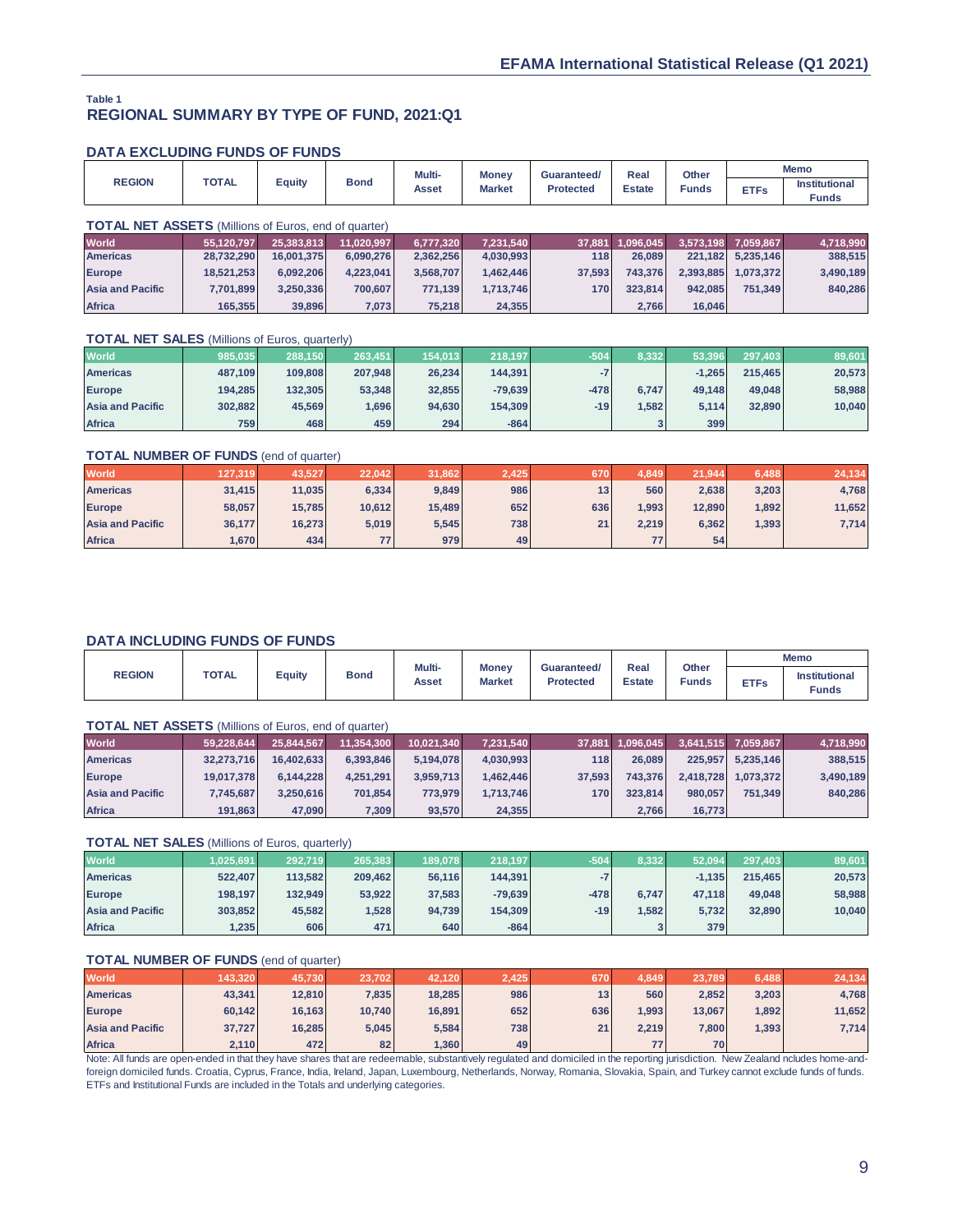## **TOTAL NET ASSETS**

## **EXCLUDING FUNDS OF FUNDS BY TYPE OF FUND, 2021:Q1**

Millions of Euros, end of quarter

|                                                                                                                                                         |                                                                                                                                                                                                                                                                                                        |               |             | Multi-       | <b>Money</b> | Guaranteed/      | Other<br><b>Real</b> |              |             | Memo                                 |
|---------------------------------------------------------------------------------------------------------------------------------------------------------|--------------------------------------------------------------------------------------------------------------------------------------------------------------------------------------------------------------------------------------------------------------------------------------------------------|---------------|-------------|--------------|--------------|------------------|----------------------|--------------|-------------|--------------------------------------|
|                                                                                                                                                         | <b>TOTAL</b>                                                                                                                                                                                                                                                                                           | <b>Equity</b> | <b>Bond</b> | <b>Asset</b> | Market       | <b>Protected</b> | <b>Estate</b>        | <b>Funds</b> | <b>ETFs</b> | <b>Institutional</b><br><b>Funds</b> |
| <b>World</b>                                                                                                                                            | 55,120,797                                                                                                                                                                                                                                                                                             | 25,383,813    | 11,020,997  | 6,777,320    | 7,231,540    |                  | 37,881 1,096,045     | 3,573,198    | 7,059,867   | 4,718,990                            |
| <b>Americas</b>                                                                                                                                         | 28,732,290                                                                                                                                                                                                                                                                                             | 16,001,375    | 6,090,276   | 2,362,256    | 4,030,993    | 118              | 26.089               | 221,182      | 5,235,146   | 388,515                              |
| Argentina                                                                                                                                               | 20,596                                                                                                                                                                                                                                                                                                 | 271           | 6,600       | 3,214        | 10,511       |                  |                      |              |             |                                      |
| <b>Brazil</b>                                                                                                                                           | 939,903                                                                                                                                                                                                                                                                                                | 105,753       | 386,969     | 246,840      | 83,052       | 118              | 26,089               | 91,082       | 5,930       | 388,515                              |
| Canada                                                                                                                                                  | 1,441,906                                                                                                                                                                                                                                                                                              | 553,324       | 224,827     | 622,754      | 24,938       |                  |                      | 16,062       | 188,718     |                                      |
| Chile                                                                                                                                                   | 56,496                                                                                                                                                                                                                                                                                                 | 3,795         | 16,935      | 15,097       | 19,915       |                  |                      | 755          | 175         |                                      |
| Costa Rica                                                                                                                                              | 2,804                                                                                                                                                                                                                                                                                                  | 10            | 150         |              | 2,644        |                  |                      |              |             |                                      |
| <b>Mexico</b>                                                                                                                                           | 106,468                                                                                                                                                                                                                                                                                                | 16,005        | 21,679      | 14,153       | 54,631       |                  |                      |              |             |                                      |
| <b>United States</b>                                                                                                                                    | 26, 164, 117                                                                                                                                                                                                                                                                                           | 15,322,217    | 5,433,116   | 1,460,198    | 3,835,302    |                  |                      | 113,283      | 5,040,323   |                                      |
| <b>Europe</b>                                                                                                                                           | 18,521,253                                                                                                                                                                                                                                                                                             | 6,092,206     | 4,223,041   | 3,568,707    | 1,462,446    | 37,593           | 743,376              | 2,393,885    | 1,073,372   | 3,490,189                            |
| Austria                                                                                                                                                 | 175,521                                                                                                                                                                                                                                                                                                | 30,045        | 64,893      | 67,058       |              | 283              | 9,941                | 3,301        |             | 100,992                              |
| Belgium                                                                                                                                                 | 104,795                                                                                                                                                                                                                                                                                                | 50,458        | 11,218      | 24,614       | 6,314        | 4,419            |                      | 7,773        | 1,436       |                                      |
| <b>Bulgaria</b>                                                                                                                                         | 937                                                                                                                                                                                                                                                                                                    | 182           | 85          | 655          |              |                  |                      | 15           | 14          |                                      |
| Croatia                                                                                                                                                 | 2,551                                                                                                                                                                                                                                                                                                  | 245           | 1,936       | 141          |              |                  |                      | 229          |             |                                      |
| Cyprus                                                                                                                                                  | 3,962                                                                                                                                                                                                                                                                                                  | 1,421         | 134         | 189          |              |                  | 540                  | 1,678        |             |                                      |
| <b>Czech Republic</b>                                                                                                                                   | 15,748                                                                                                                                                                                                                                                                                                 | 3,465         | 3,975       | 6,560        |              | 26               | 1,721                |              |             |                                      |
| Denmark                                                                                                                                                 | 150,347                                                                                                                                                                                                                                                                                                | 70,068        | 63,354      | 15,541       |              |                  |                      | 1,384        |             |                                      |
| Finland                                                                                                                                                 | 110,535                                                                                                                                                                                                                                                                                                | 51,913        | 40,786      | 9,497        | 206          | 81               |                      | 8,052        | 372         |                                      |
| France                                                                                                                                                  | 2,088,639                                                                                                                                                                                                                                                                                              | 363,281       | 290,134     | 347,933      | 378,313      | 16,807           | 194,500              | 497,671      | 34,881      |                                      |
| Germany                                                                                                                                                 | 2,416,966                                                                                                                                                                                                                                                                                              | 375,056       | 530,222     | 986,176      | 8,760        | 206              | 234,283              | 282,263      | 55,579      | 1,963,456                            |
| Greece                                                                                                                                                  | 6,124                                                                                                                                                                                                                                                                                                  | 1,287         | 2,431       | 1,998        | 386          |                  |                      | 21           | 18          |                                      |
| Hungary                                                                                                                                                 | 12,589                                                                                                                                                                                                                                                                                                 | 1,330         | 4,108       | 930          | 104          | 59               | 4,200                | 1,859        | 6           | 1,983                                |
| Ireland                                                                                                                                                 | 3,504,827                                                                                                                                                                                                                                                                                              | 1,181,430     | 879,492     | 331,569      | 589,366      |                  | 18,928               | 504,042      | 712,189     | 792,656                              |
| Italy                                                                                                                                                   | 215,498                                                                                                                                                                                                                                                                                                | 25,144        | 47,305      | 94,490       | 1,992        | 20               |                      | 46,548       |             | 1,837                                |
| Liechtenstein                                                                                                                                           | 57,317                                                                                                                                                                                                                                                                                                 | 13,013        | 9,574       | 19,011       | 2,709        |                  | 302                  | 12,709       |             |                                      |
| Luxembourg                                                                                                                                              | 5,248,971                                                                                                                                                                                                                                                                                              | 1,815,595     | 1,424,761   | 1,003,874    | 410,338      |                  | 96,197               | 498,206      | 256,453     | 629,025                              |
| Malta                                                                                                                                                   | 2,814                                                                                                                                                                                                                                                                                                  | 402           | 1,260       | 326          |              |                  | 50                   | 777          |             | 138                                  |
| Netherlands                                                                                                                                             | 927,613                                                                                                                                                                                                                                                                                                | 420,076       | 188,372     | 47,577       |              |                  | 118,503              | 153,085      | 962         |                                      |
| Norw ay                                                                                                                                                 | 159,789                                                                                                                                                                                                                                                                                                | 85,546        | 52,418      | 8,585        | 12,025       |                  |                      | 1,215        |             |                                      |
| Poland                                                                                                                                                  | 37,104                                                                                                                                                                                                                                                                                                 | 5,558         | 23,975      | 7,070        |              | 25               |                      | 474          |             |                                      |
| Portugal                                                                                                                                                | 15,450                                                                                                                                                                                                                                                                                                 | 2,220         | 2,988       | 2,824        | 419          |                  | 4,458                | 2,541        |             |                                      |
| Romania                                                                                                                                                 | 4,310                                                                                                                                                                                                                                                                                                  | 251           | 2,906       | 311          |              |                  |                      | 840          | 3           |                                      |
| Slovakia                                                                                                                                                | 8,123                                                                                                                                                                                                                                                                                                  | 862           | 1,458       | 4,033        |              |                  | 1,771                |              |             | 102                                  |
| Slovenia                                                                                                                                                | 3,497                                                                                                                                                                                                                                                                                                  | 2,238         | 272         | 931          | 54           |                  |                      | 2            |             |                                      |
| Spain                                                                                                                                                   | 315,571                                                                                                                                                                                                                                                                                                | 94,711        | 84,115      | 108,095      | 4,753        | 15,548           |                      | 8,349        | 259         |                                      |
| Sw eden                                                                                                                                                 | 451,926                                                                                                                                                                                                                                                                                                | 333,604       | 60,599      | 56,453       |              |                  |                      | 1,270        | 4,473       |                                      |
| Sw itzerland                                                                                                                                            | 615,625                                                                                                                                                                                                                                                                                                | 228,565       | 182,609     | 147,973      | 18,502       |                  | 37,977               |              | 6,302       |                                      |
| <b>Turkey</b>                                                                                                                                           | 16,066                                                                                                                                                                                                                                                                                                 | 1,172         | 2,518       | 1,384        | 4,043        | 119              |                      | 6,830        | 425         |                                      |
| <b>United Kingdom</b>                                                                                                                                   | 1,848,038                                                                                                                                                                                                                                                                                              | 933,068       | 245,143     | 272,909      | 24,162       |                  | 20,005               | 352,751      |             |                                      |
| <b>Asia and Pacific</b>                                                                                                                                 | 7,701,899                                                                                                                                                                                                                                                                                              | 3,250,336     | 700,607     | 771,139      | 1,713,746    | 170              | 323,814              | 942,085      | 751,349     | 840,286                              |
| Australia                                                                                                                                               | 2,134,479                                                                                                                                                                                                                                                                                              | 928,807       | 77,431      |              | 230,999      |                  | 216,447              | 680,794      |             |                                      |
| China                                                                                                                                                   | 2,469,425                                                                                                                                                                                                                                                                                              | 266,446       | 352,514     | 644,809      | 1,185,539    |                  |                      | 20,117       | 156,199     |                                      |
| <b>Chinese Taipei</b>                                                                                                                                   | 134,632                                                                                                                                                                                                                                                                                                | 22,200        | 19,983      | 6,883        | 32,286       | 140              | 504                  | 52,638       | 51,636      |                                      |
| India                                                                                                                                                   | 348,121                                                                                                                                                                                                                                                                                                | 114,250       | 105,209     | 40,008       | 49,737       |                  |                      | 38,916       | 33,837      |                                      |
| Japan                                                                                                                                                   | 2,003,574                                                                                                                                                                                                                                                                                              | 1,832,007     | 42,329      |              | 109,760      |                  | 19,478               |              | 467,194     | 840,286                              |
| Korea, Rep. of                                                                                                                                          | 519,739                                                                                                                                                                                                                                                                                                | 71,670        | 95,591      | 21,809       | 95,239       |                  | 87,385               | 148,044      | 42,450      |                                      |
| New Zealand                                                                                                                                             | 80,032                                                                                                                                                                                                                                                                                                 | 11,909        | 6,100       | 56,942       | 3,706        |                  |                      | 1,374        |             |                                      |
| Pakistan                                                                                                                                                | 5,385                                                                                                                                                                                                                                                                                                  | 1,193         | 5           | 238          | 3,717        | 30               |                      | 202          |             |                                      |
| Philippines                                                                                                                                             | 6,512                                                                                                                                                                                                                                                                                                  | 1,854         | 1,445       | 450          | 2,763        |                  |                      |              | 32          |                                      |
| Africa                                                                                                                                                  | 165,355                                                                                                                                                                                                                                                                                                | 39,896        | 7,073       | 75,218       | 24,355       |                  | 2,766                | 16,046       |             |                                      |
| South Africa                                                                                                                                            | 165,355                                                                                                                                                                                                                                                                                                | 39,896        | 7,073       | 75,218       | 24,355       |                  | 2,766                | 16,046       |             |                                      |
| Note: Components may not sum to total because of rounding or missing components. ETFs and Institutional Funds are included in the Totals and underlying |                                                                                                                                                                                                                                                                                                        |               |             |              |              |                  |                      |              |             |                                      |
|                                                                                                                                                         | categories. Croatia, Cyprus, France, India, Ireland, Japan, Luxembourg, Netherlands, Norway, Romania, Slovakia, Spain, and Turkey cannot exclude funds of<br>funds. New Zealand includes home-and-foreign domiciled funds. An entry shown as zero indicates an amount that is less than 0.500 million. |               |             |              |              |                  |                      |              |             |                                      |

Note: Components may not sum to total because of rounding or missing components. ETFs and Institutional Funds are included in the Totals and underlying Funds. New Zealand includes home-and-foreign domiciled funds. An entry shown as zero indicates an amount that is less than 0.500 million.<br>
An entry shown as zero indicates an amount that is less than 0.500 million.<br>
The sa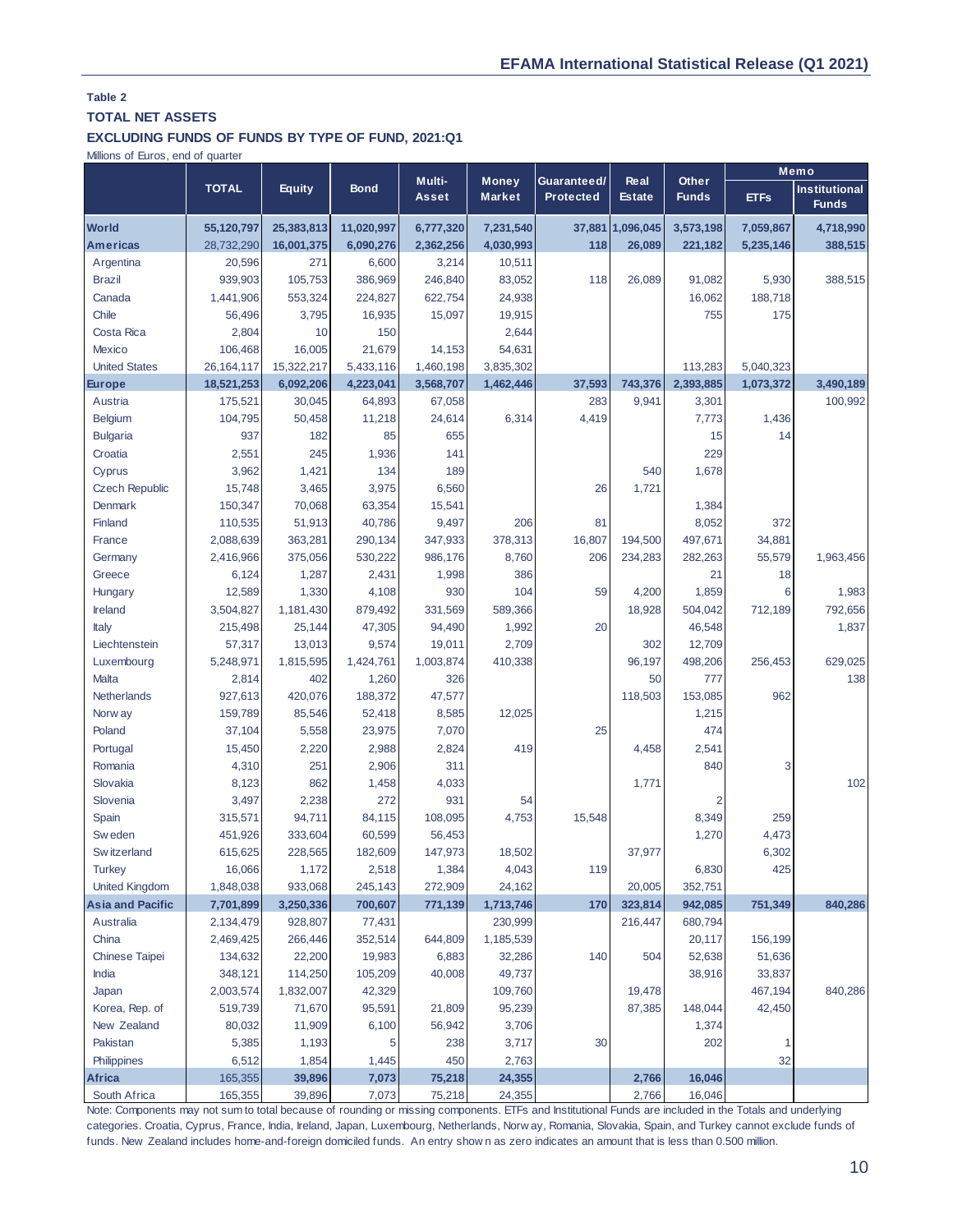# **TOTAL NET SALES**

## **EXCLUDING FUNDS OF FUNDS BY TYPE OF FUND, 2021:Q1**

Millions of Euros, quarterly

|                                                                                                                                                         |                                                                                                                                                                                                                             |               |             | Multi-       | <b>Money</b> | Guaranteed/      | <b>Real</b>   | Other        |                | Memo                                 |
|---------------------------------------------------------------------------------------------------------------------------------------------------------|-----------------------------------------------------------------------------------------------------------------------------------------------------------------------------------------------------------------------------|---------------|-------------|--------------|--------------|------------------|---------------|--------------|----------------|--------------------------------------|
|                                                                                                                                                         | <b>TOTAL</b>                                                                                                                                                                                                                | <b>Equity</b> | <b>Bond</b> | <b>Asset</b> | Market       | <b>Protected</b> | <b>Estate</b> | <b>Funds</b> | <b>ETFs</b>    | <b>Institutional</b><br><b>Funds</b> |
| <b>World</b>                                                                                                                                            | 985,035                                                                                                                                                                                                                     | 288,150       | 263,451     | 154,013      | 218,197      | $-504$           | 8,332         | 53,396       | 297,403        | 89,601                               |
| <b>Americas</b>                                                                                                                                         | 487,109                                                                                                                                                                                                                     | 109,808       | 207,948     | 26,234       | 144,391      | $-7$             |               | $-1,265$     | 215,465        | 20,573                               |
| Argentina                                                                                                                                               | 1,935                                                                                                                                                                                                                       | $-31$         | 409         | 60           | 1,497        |                  |               |              |                |                                      |
| <b>Brazil</b>                                                                                                                                           | 13,471                                                                                                                                                                                                                      | $-1,345$      | $-799$      | 5,453        | 9,994        | $-7$             |               | 175          | 166            | 20,573                               |
| Canada                                                                                                                                                  | 42,563                                                                                                                                                                                                                      | 17,473        | 7,941       | 17,461       | $-2,855$     |                  |               | 2,544        | 9,497          |                                      |
| Chile                                                                                                                                                   | 2,325                                                                                                                                                                                                                       | 279           | 1,343       | 1,462        | $-835$       |                  |               | 76           | 10             |                                      |
| <b>Costa Rica</b>                                                                                                                                       |                                                                                                                                                                                                                             |               |             |              |              |                  |               |              |                |                                      |
| <b>Mexico</b>                                                                                                                                           | 528                                                                                                                                                                                                                         | $-76$         | $-250$      | 235          | 619          |                  |               |              |                |                                      |
| <b>United States</b>                                                                                                                                    | 426,287                                                                                                                                                                                                                     | 93,508        | 199,304     | 1,563        | 135,971      |                  |               | $-4,060$     | 205,792        |                                      |
| <b>Europe</b>                                                                                                                                           | 194,285                                                                                                                                                                                                                     | 132,305       | 53,348      | 32,855       | $-79,639$    | $-478$           | 6,747         | 49,148       | 49,048         | 58,988                               |
| Austria                                                                                                                                                 | 2,799                                                                                                                                                                                                                       | 1,479         | $-301$      | 1,780        |              | $-16$            | 252           | $-395$       |                | 791                                  |
| Belgium                                                                                                                                                 |                                                                                                                                                                                                                             |               |             |              |              |                  |               |              |                |                                      |
| <b>Bulgaria</b>                                                                                                                                         | 64                                                                                                                                                                                                                          | $-1$          | 1           | 63           |              |                  |               | 2            | $-3$           |                                      |
| Croatia                                                                                                                                                 | 138                                                                                                                                                                                                                         | 19            | 81          | 11           |              |                  |               | 28           |                |                                      |
| Cyprus                                                                                                                                                  | 465                                                                                                                                                                                                                         | 12            | 13          | 1            |              |                  | 17            | 422          |                |                                      |
| <b>Czech Republic</b>                                                                                                                                   | 194                                                                                                                                                                                                                         | 22            | $-108$      | 251          |              |                  | 29            |              |                |                                      |
| <b>Denmark</b>                                                                                                                                          | 3,064                                                                                                                                                                                                                       | 1,127         | 1,763       | 213          |              |                  |               | $-40$        |                |                                      |
| Finland                                                                                                                                                 | 2,464                                                                                                                                                                                                                       | 1,056         | 971         | 213          | $-13$        | 8                |               | 230          | 6              |                                      |
| France                                                                                                                                                  | $-18,600$                                                                                                                                                                                                                   | $-2,400$      | 1,200       | $-3,200$     | $-13,500$    | $-700$           |               |              | $-593$         |                                      |
| Germany                                                                                                                                                 | 35,764                                                                                                                                                                                                                      | 7,335         | $-1,706$    | 8,092        | 425          | 19               | 5,482         | 16,117       | 403            | 29,725                               |
| Greece                                                                                                                                                  | 260                                                                                                                                                                                                                         | 14            | 134         | 89           | 23           |                  |               |              |                |                                      |
| Hungary                                                                                                                                                 | 105                                                                                                                                                                                                                         | 77            | 76          | 118          | $-44$        |                  | $-21$         | $-100$       |                | 115                                  |
| Ireland                                                                                                                                                 | 40,512                                                                                                                                                                                                                      | 49,744        | 17,993      | 4,911        | $-50,720$    |                  | $-145$        | 18,729       | 43,590         | 18,595                               |
| Italy                                                                                                                                                   | 181                                                                                                                                                                                                                         | $-154$        | 57          | 4,449        | 119          | $-2$             |               | $-4,288$     |                |                                      |
| Liechtenstein                                                                                                                                           | 611                                                                                                                                                                                                                         | 101           | 86          | 270          | $-38$        |                  | 6             | 184          |                |                                      |
| Luxembourg                                                                                                                                              | 112,204                                                                                                                                                                                                                     | 89,915        | 13,096      | 9,967        | $-16,663$    |                  | 1,900         | 13,989       | 5,616          | 9,762                                |
| Malta                                                                                                                                                   | 39                                                                                                                                                                                                                          |               | 16          | $-1$         |              |                  | -1            | 26           |                | $-2$                                 |
| Netherlands                                                                                                                                             | $-20,506$                                                                                                                                                                                                                   | $-27,373$     | 4,503       | 82           |              |                  | 737           | 1,545        | 51             |                                      |
| Norw ay                                                                                                                                                 | 6,327                                                                                                                                                                                                                       | 3,314         | 1,864       | 155          | 991          |                  |               | 2            |                |                                      |
| Poland                                                                                                                                                  | 2,505                                                                                                                                                                                                                       | 297           | 1,590       | 514          |              |                  |               | 104          |                |                                      |
| Portugal                                                                                                                                                | 577                                                                                                                                                                                                                         | 139           | $-24$       | 272          | $-6$         |                  |               | 195          |                |                                      |
| Romania                                                                                                                                                 | 233                                                                                                                                                                                                                         | 27            | 127         | 26           |              |                  |               | 53           |                |                                      |
| Slovakia                                                                                                                                                | 169                                                                                                                                                                                                                         | 76            | $-64$       | 81           |              |                  | 76            |              |                | 2                                    |
| Slovenia                                                                                                                                                | 153                                                                                                                                                                                                                         | 94            | 11          | 64           | $-17$        |                  |               |              |                |                                      |
| Spain                                                                                                                                                   | 6,854                                                                                                                                                                                                                       | 3,095         | 582         | 2,087        | 193          | 209              |               | 688          |                |                                      |
| Sw eden                                                                                                                                                 | 3,838                                                                                                                                                                                                                       | 4,479         | $-498$      | $-134$       |              |                  |               | $-8$         | 47             |                                      |
| Sw itzerland                                                                                                                                            | 3,815                                                                                                                                                                                                                       | $-975$        | 4,636       | 862          | $-750$       |                  | 42            |              | $-111$         |                                      |
| <b>Turkey</b>                                                                                                                                           | 1,863                                                                                                                                                                                                                       | 78            | 14          | $-136$       | 1,291        | 4                |               | 612          | 41             |                                      |
| <b>United Kingdom</b>                                                                                                                                   | 8,193                                                                                                                                                                                                                       | 708           | 7,235       | 1,755        | $-930$       |                  | $-1,627$      | 1,053        |                |                                      |
| <b>Asia and Pacific</b>                                                                                                                                 | 302,882                                                                                                                                                                                                                     | 45,569        | 1,696       | 94,630       | 154,309      | $-19$            | 1,582         | 5,114        | 32,890         | 10,040                               |
| Australia                                                                                                                                               |                                                                                                                                                                                                                             |               |             |              |              |                  |               |              |                |                                      |
| China                                                                                                                                                   | 247,449                                                                                                                                                                                                                     | 13,601        | $-732$      | 89,197       | 143,510      |                  |               | 1,873        | 18,201         |                                      |
| <b>Chinese Taipei</b>                                                                                                                                   | 4,657                                                                                                                                                                                                                       | 559           | 72          | 971          | 1,501        | -5               | $-21$         | 1,581        | 1,572          |                                      |
| India                                                                                                                                                   | $-6,621$                                                                                                                                                                                                                    | $-532$        | $-4,361$    | 1,486        | $-5,226$     |                  |               | 2,011        | 1,536          |                                      |
| Japan                                                                                                                                                   | 38,640                                                                                                                                                                                                                      | 32,073        | 1,042       |              | 4,587        |                  | 938           |              | 9,986          | 10,040                               |
| Korea, Rep. of                                                                                                                                          | 17,556                                                                                                                                                                                                                      | $-494$        | 5,717       | 1,811        | 10,189       |                  | 665           | $-332$       | 1,593          |                                      |
| New Zealand                                                                                                                                             | 733                                                                                                                                                                                                                         | 310           | $-54$       | 1,166        | $-668$       |                  |               | $-21$        |                |                                      |
| Pakistan                                                                                                                                                | 137                                                                                                                                                                                                                         | 17            | $-3$        | $-1$         | 136          | $-14$            |               | 2            |                |                                      |
| Philippines                                                                                                                                             | 331                                                                                                                                                                                                                         | 35            | 15          |              | 280          |                  |               |              | $\overline{2}$ |                                      |
| <b>Africa</b>                                                                                                                                           | 759                                                                                                                                                                                                                         | 468           | 459         | 294          | $-864$       |                  | $\mathbf{3}$  | 399          |                |                                      |
| South Africa                                                                                                                                            | 759                                                                                                                                                                                                                         | 468           | 459         | 294          | $-864$       |                  | 3             | 399          |                |                                      |
| Note: Components may not sum to total because of rounding or missing components. ETFs and Institutional Funds are included in the Totals and underlying |                                                                                                                                                                                                                             |               |             |              |              |                  |               |              |                |                                      |
|                                                                                                                                                         | categories. Croatia, Cyprus, France, India, Ireland, Japan, Luxembourg, Netherlands, Norw ay, Romania, Slovakia, Spain, and Turkey cannot exclude funds of<br>funds. New Zealand includes home-and-foreign domiciled funds. |               |             |              |              |                  |               |              |                |                                      |

Note: Components may not sum to total because of rounding or missing components. ETFs and Institutional Funds are included in the Totals and underlying funds. New Zealand includes home-and-foreign domiciled funds.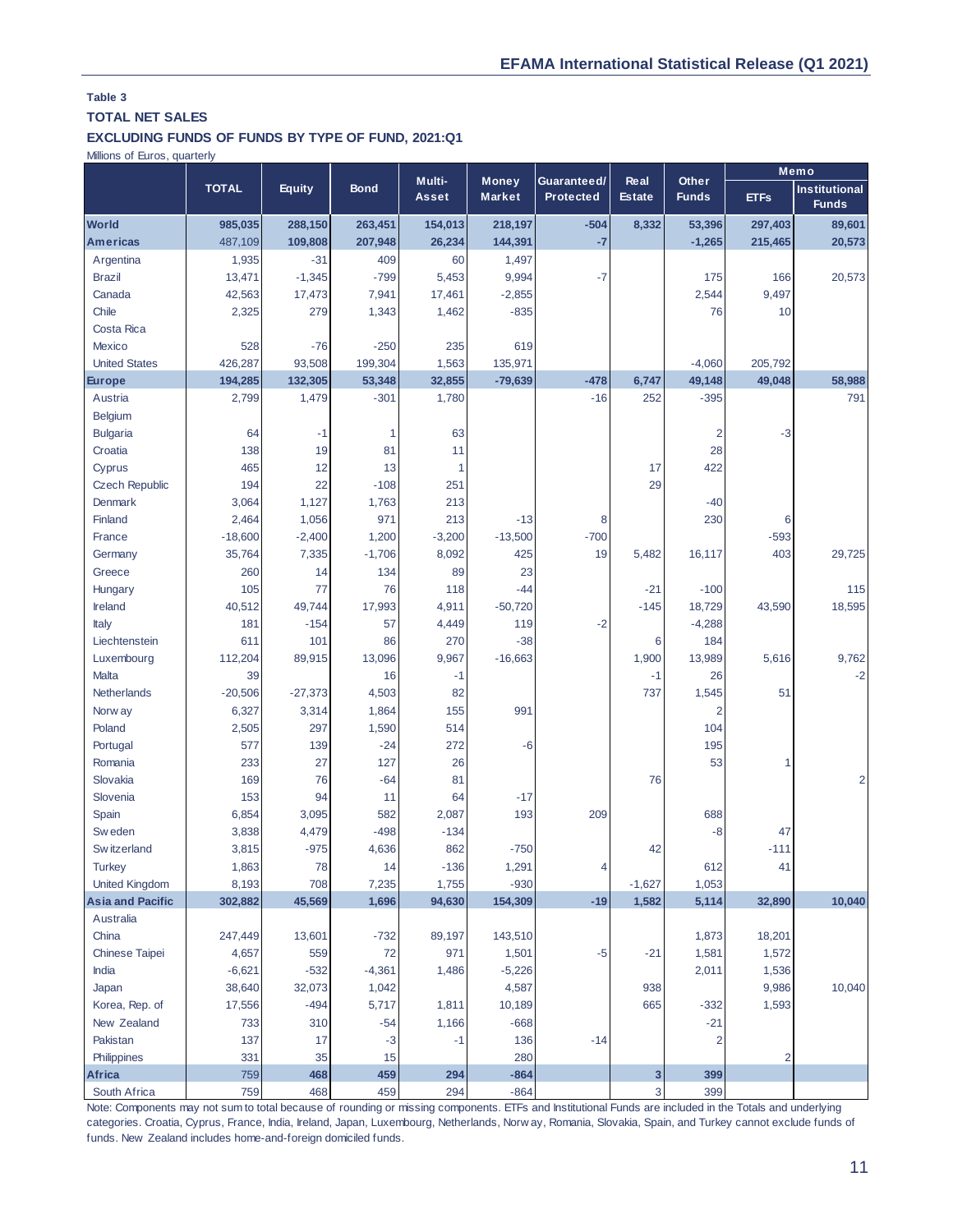# **NUMBER OF FUNDS**

## **EXCLUDING FUNDS OF FUNDS BY TYPE OF FUND, 2021:Q1**

End of quarter

|                               |               |                |              |                        |                               |                          |                              |                       |                | Memo                                 |
|-------------------------------|---------------|----------------|--------------|------------------------|-------------------------------|--------------------------|------------------------------|-----------------------|----------------|--------------------------------------|
|                               | <b>TOTAL</b>  | Equity         | <b>Bond</b>  | Multi-<br><b>Asset</b> | <b>Money</b><br><b>Market</b> | Guaranteed/<br>Protected | <b>Real</b><br><b>Estate</b> | Other<br><b>Funds</b> | <b>ETFs</b>    | <b>Institutional</b><br><b>Funds</b> |
| <b>World</b>                  | 127,319       | 43,527         | 22,042       | 31,862                 | 2,425                         | 670                      | 4,849                        | 21,944                | 6,488          | 24,134                               |
| <b>Americas</b>               | 31,415        | 11,035         | 6,334        | 9,849                  | 986                           | 13                       | 560                          | 2,638                 | 3,203          | 4,768                                |
| Argentina                     | 574           | 59             | 295          | 177                    | 43                            |                          |                              |                       |                |                                      |
| <b>Brazil</b>                 | 13,301        | 1,902          | 1,923        | 6,511                  | 123                           | 13                       | 560                          | 2,269                 | 29             | 4,768                                |
| Canada                        | 4,176         | 2,137          | 745          | 991                    | 96                            |                          |                              | 207                   | 899            |                                      |
| Chile                         | 2,881         | 594            | 623          | 1,320                  | 265                           |                          |                              | 79                    | 3              |                                      |
| Costa Rica                    | 61            | $\overline{2}$ | 17           |                        | 42                            |                          |                              |                       |                |                                      |
| <b>Mexico</b>                 | 553           | 189            | 186          | 89                     | 89                            |                          |                              |                       |                |                                      |
| <b>United States</b>          | 9,869         | 6,152          | 2,545        | 761                    | 328                           |                          |                              | 83                    | 2,272          |                                      |
| <b>Europe</b>                 | 58,057        | 15,785         | 10,612       | 15,489                 | 652                           | 636                      | 1,993                        | 12,890                | 1,892          | 11,652                               |
| Austria                       | 1,599         | 269            | 444          | 809                    |                               | 20                       | 13                           | 44                    |                | 992                                  |
| Belgium                       | 526           | 200            | 49           | 74                     | 10                            | 179                      |                              | 14                    | 8              |                                      |
| <b>Bulgaria</b>               | 119           | 42             | 8            | 64                     |                               |                          |                              | 5                     | 11             |                                      |
| Croatia                       | 91            | 22             | 35           | 8                      |                               |                          |                              | 26                    |                |                                      |
| Cyprus                        | 131           | 16             | 9            | 31                     |                               |                          | 29                           | 46                    |                |                                      |
| <b>Czech Republic</b>         | 178           | 42             | 44           | 77                     |                               | 4                        | 11                           |                       |                |                                      |
| <b>Denmark</b>                | 658           | 277            | 236          | 142                    |                               |                          |                              | 3                     |                |                                      |
| Finland                       | 397           | 192            | 102          | 65                     | 1                             | 1                        |                              | 36                    | 1              |                                      |
| France                        | 10,735        | 1,704          | 1,055        | 3,039                  | 111                           | 220                      | 553                          | 4,053                 | 96             |                                      |
| Germany                       | 6,771         | 1,157          | 1,058        | 3,329                  | 17                            | $\mathbf{1}$             | 559                          | 650                   | 118            | 4,206                                |
| Greece                        | 193           | 67             | 73           | 43                     | 9                             |                          |                              | 1                     | 1              |                                      |
| Hungary                       | 298           | 81             | 65           | 45                     | 4                             | 4                        | 9                            | 90                    | 1              | 77                                   |
| Ireland                       | 8,057         | 2,737          | 1,518        | 1,298                  | 116                           |                          | 298                          | 2,090                 | 1,060          | 2,936                                |
| Italy                         | 915           | 102            | 207          | 334                    | 3                             | 1                        |                              | 268                   |                | 15                                   |
| Liechtenstein                 | 2,002         | 413            | 319          | 243                    | 34                            |                          | 13                           | 980                   |                |                                      |
| Luxembourg                    | 14,548        | 4,074          | 3,221        | 3,601                  | 219                           |                          | 320                          | 3,113                 | 521            | 3,412                                |
| Malta                         | 119           | 30             | 22           | 18                     |                               |                          | 3                            | 46                    |                | 11                                   |
| Netherlands                   | 936           | 355            | 215          | 118                    |                               |                          | 101                          | 147                   | 14             |                                      |
| Norw ay                       | 836           | 477            | 187          | 84                     | 49                            |                          |                              | 39                    |                |                                      |
| Poland                        | 579           | 149            | 162          | 240                    |                               | 3                        |                              | 25                    |                |                                      |
| Portugal                      | 134           | 35             | 26           | 37                     | 3                             |                          | 18                           | 15                    |                |                                      |
| Romania                       | 81            | 18             | 20           | 28                     |                               |                          |                              | 15                    | $\mathbf{1}$   |                                      |
| Slovakia                      | 91            | 11             | 22           | 48                     |                               |                          | 10                           |                       |                | 3                                    |
| Slovenia                      | 80            | 56             | 8            | 13                     | $\overline{2}$                |                          |                              | 1                     |                |                                      |
| Spain                         | 2,693         | 1,093          | 685          | 608                    | 9                             | 186                      |                              | 112                   | $\overline{2}$ |                                      |
| Sw eden                       | 519           | 322            | 109          | 78                     |                               |                          |                              | 10                    | 14             |                                      |
| Sw itzerland                  | 930           | 439            | 260          | 185                    | 18                            |                          | 28                           |                       | 18             |                                      |
| <b>Turkey</b>                 | 629           | 64             | 71           | 75                     | 31                            | 17                       |                              | 371                   | 26             |                                      |
| <b>United Kingdom</b>         | 3,212         | 1,341          | 382          | 755                    | 16                            |                          | 28                           | 690                   |                |                                      |
| <b>Asia and Pacific</b>       | 36,177        | 16,273         | 5,019        | 5,545                  | 738                           | 21                       | 2,219                        | 6,362                 | 1,393          | 7,714                                |
| Australia                     |               |                |              |                        |                               |                          |                              |                       |                |                                      |
| China<br>Chinese Taipei       | 7,143<br>906  | 1,457<br>323   | 1,743<br>210 | 3,444<br>81            | 332<br>51                     | 7                        | 13                           | 167<br>221            | 415<br>201     |                                      |
| India                         | 983           | 344            | 262          | 139                    | 56                            |                          |                              | 182                   | 103            |                                      |
| Japan                         | 13,604        | 12,101         | 1,449        |                        | 12                            |                          | 42                           |                       | 204            | 7,714                                |
|                               |               |                |              |                        | 138                           |                          |                              |                       | 465            |                                      |
| Korea, Rep. of<br>New Zealand | 12,590<br>667 | 1,763<br>207   | 1,264<br>71  | 1,536<br>296           | 46                            |                          | 2,164                        | 5,725<br>47           |                |                                      |
| Pakistan                      | 219           | 55             | 1            | 32                     | 97                            | 14                       |                              | 20                    | 4              |                                      |
| Philippines                   | 65            | 23             | 19           | 17                     | 6                             |                          |                              |                       | 1              |                                      |
| Africa                        | 1,670         | 434            | 77           | 979                    | 49                            |                          | 77                           | 54                    |                |                                      |
| South Africa                  | 1,670         | 434            | $77 \,$      | 979                    | 49                            |                          | 77                           | 54                    |                |                                      |

Note: Components may not sum to total because of missing components. ETFs and Institutional Funds are included in the Totals and underlying categories. Croatia, Cyprus, France, India, Ireland, Japan, Luxembourg, Netherlands, Norw ay, Romania, Slovakia, Spain, and Turkey cannot exclude funds of funds. New Zealand includes home-and-foreign domiciled funds.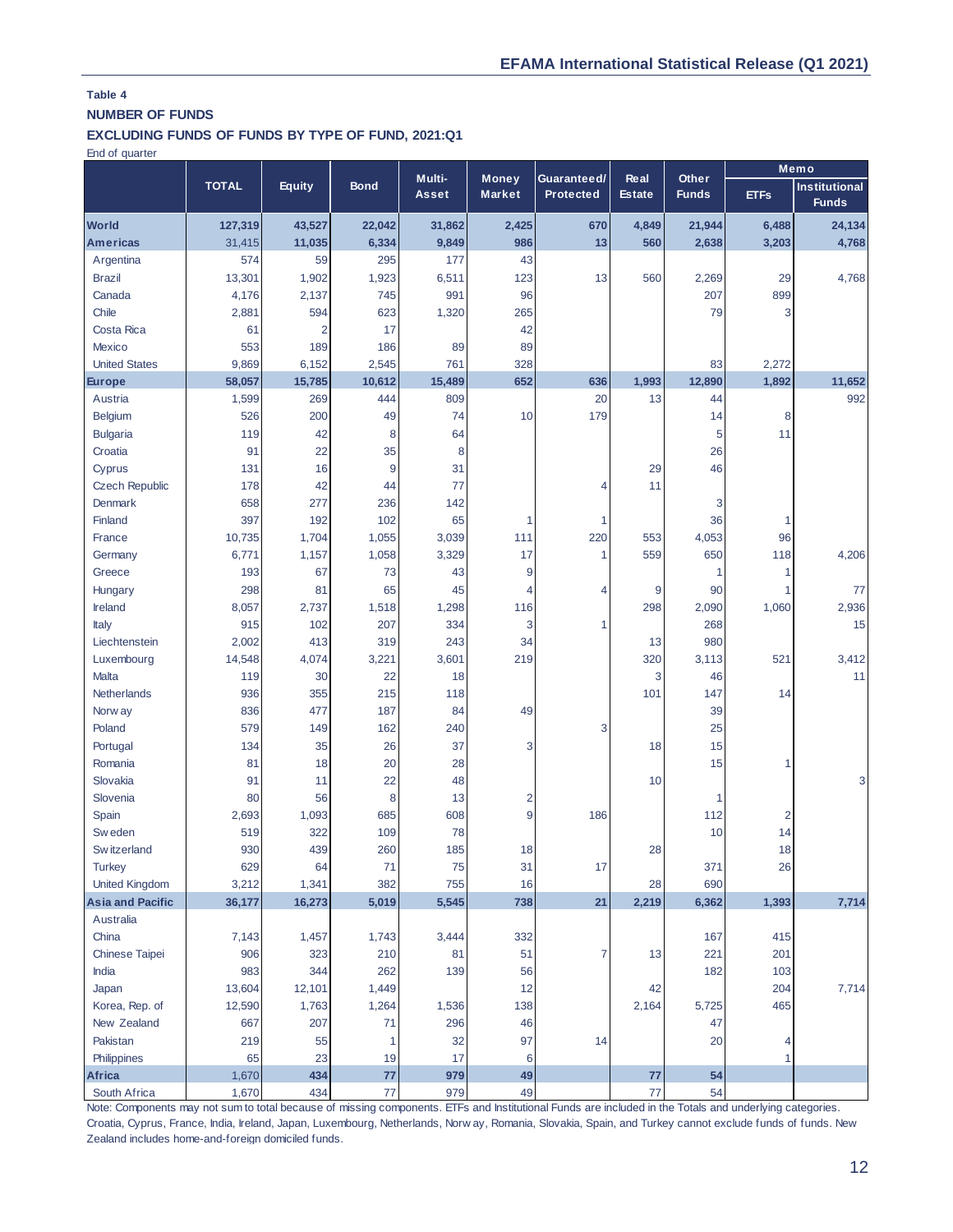### **TOTAL NET ASSETS EXCLUDING FUNDS OF FUNDS**

Millions of Euros

|                         |                | 2020           |                | 2021       |                |
|-------------------------|----------------|----------------|----------------|------------|----------------|
|                         | Q <sub>1</sub> | Q <sub>2</sub> | Q <sub>3</sub> | Q4         | Q <sub>1</sub> |
| <b>World</b>            | 43,754,920     | 48,110,590     | 48,619,336     | 51,386,424 | 55,120,797     |
| <b>Americas</b>         | 22,682,177     | 25,255,539     | 25,218,417     | 26,342,600 | 28,732,290     |
| Argentina               | 14,003         | 16.851         | 19,013         | 18,227     | 20,596         |
| <b>Brazil</b>           | 914,766        | 887,072        | 875,001        | 940.816    | 939,903        |
| Canada                  | 1,062,382      | 1,195,680      | 1,218,951      | 1,307,076  | 1,441,906      |
| Chile                   | 41,887         | 46,847         | 47,948         | 58,275     | 56,496         |
| Costa Rica              | 2,329          | 2,965          | 2,892          | 2,589      | 2,804          |
| Mexico                  | 92,115         | 96,795         | 97.480         | 101,342    | 106,468        |
| <b>United States</b>    | 20,554,695     | 23,009,329     | 22,957,132     | 23,914,275 | 26, 164, 117   |
| <b>Europe</b>           | 14,782,903     | 16,161,749     | 16,607,396     | 17,729,695 | 18,521,253     |
| Austria                 | 145,253        | 155,960        | 162,312        | 170,195    | 175,521        |
| <b>Belgium</b>          | 81,745         | 87,155         | 90,008         | 96,968     | 104,795        |
| <b>Bulgaria</b>         | 753            | 791            | 794            | 836        | 937            |
| Croatia                 | 2,052          | 2,186          | 2,285          | 2,412      | 2,551          |
| Cyprus                  | 2,766          | 3,069          | 2,995          | 3,400      | 3,962          |
| <b>Czech Republic</b>   | 12,257         | 12,502         | 12,879         | 15,234     | 15,748         |
| Denmark                 | 117,971        | 129,118        | 133,426        | 144,389    | 150,347        |
| Finland                 | 83,074         | 91,442         | 95,577         | 103,470    | 110,535        |
| France                  | 1,800,973      | 1,893,798      | 1,973,680      | 2,066,996  | 2,088,639      |
| Germany                 | 2,060,964      | 2,200,796      | 2,256,682      | 2,366,897  | 2,416,966      |
| Greece                  | 4,558          | 5,027          | 5.146          | 5,746      | 6,124          |
| Hungary                 | 10,998         | 11,469         | 11,597         | 12,399     | 12,589         |
| Ireland                 | 2,721,905      | 3,024,502      | 3,077,397      | 3,324,194  | 3,504,827      |
| Italy                   | 191,178        | 201,861        | 203,890        | 211,748    | 215,498        |
| Liechtenstein           | 50,092         | 51,608         | 51,597         | 54,776     | 57,317         |
| Luxembourg              | 4,149,916      | 4,585,196      | 4,696,186      | 4,973,780  | 5,248,971      |
| Malta                   | 2,876          | 2,986          | 3,009          | 2,724      | 2,814          |
| Netherlands             | 730,481        | 799,560        | 820,411        | 904,572    | 927,613        |
| Norway                  | 101,527        | 119,938        | 125,503        | 142,623    | 159,789        |
| Poland                  | 27,836         | 30,395         | 32,106         | 35,028     | 37,104         |
| Portugal                | 12,391         | 12,826         | 13,357         | 14,707     | 15,450         |
| Romania                 | 3,772          | 3,775          | 3,808          | 4,026      | 4,310          |
| Slovakia                | 6,872          | 7,282          | 7,491          | 7,833      | 8,123          |
| Slovenia                | 2,474          | 2,789          | 2,885          | 3,136      | 3,497          |
| Spain                   | 270,284        | 285,220        | 288,379        | 301,578    | 315,571        |
| Sweden                  | 292,911        | 349,811        | 374,826        | 422,332    | 451,926        |
| Switzerland             | 528,631        | 573,218        | 585,104        | 610,653    | 615,625        |
| <b>Turkey</b>           | 15,153         | 19,160         | 15,065         | 14,423     | 16,066         |
| <b>United Kingdom</b>   | 1,351,240      | 1,498,309      | 1,559,001      | 1,712,620  | 1,848,038      |
| <b>Asia and Pacific</b> | 6,174,212      | 6,562,844      | 6,661,566      | 7,162,704  | 7,701,899      |
| Australia               | 1,654,641      | 1,873,359      | 1,867,372      | 2,005,827  | 2,134,479      |
| China                   | 1,922,785      | 1,898,532      | 1,945,753      | 2,163,744  | 2,469,425      |
| <b>Chinese Taipei</b>   | 109,305        | 121,652        | 124,609        | 126,887    | 134,632        |
| India                   | 247,364        | 281,590        | 292,151        | 327,716    | 348,121        |
| Japan                   | 1,717,258      | 1,832,427      | 1,871,725      | 1,950,019  | 2,003,574      |
| Korea, Rep. of          | 457,741        | 478,227        | 481,353        | 501,244    | 519,739        |
| New Zealand             | 56,974         | 67,893         | 68,757         | 76,449     | 80,032         |
| Pakistan                | 3,492          | 3,941          | 4,377          | 4,709      | 5,385          |
| Philippines             | 4,652          | 5,223          | 5,469          | 6,109      | 6,512          |
| <b>Africa</b>           | 115,628        | 130,458        | 131,957        | 151,425    | 165,355        |
| South Africa            | 115,628        | 130,458        | 131,957        | 151,425    | 165,355        |

Note: New Zealand includes home-and-foreign domiciled funds. Croatia, Cyprus, France, India, Ireland, Japan, Luxembourg, Netherlands, Norway, Romania, Slovakia, Spain, and Turkey cannot exclude funds of funds. ETFs and Institutional funds are included in the totals. An entry shown as zero is less than .500 million.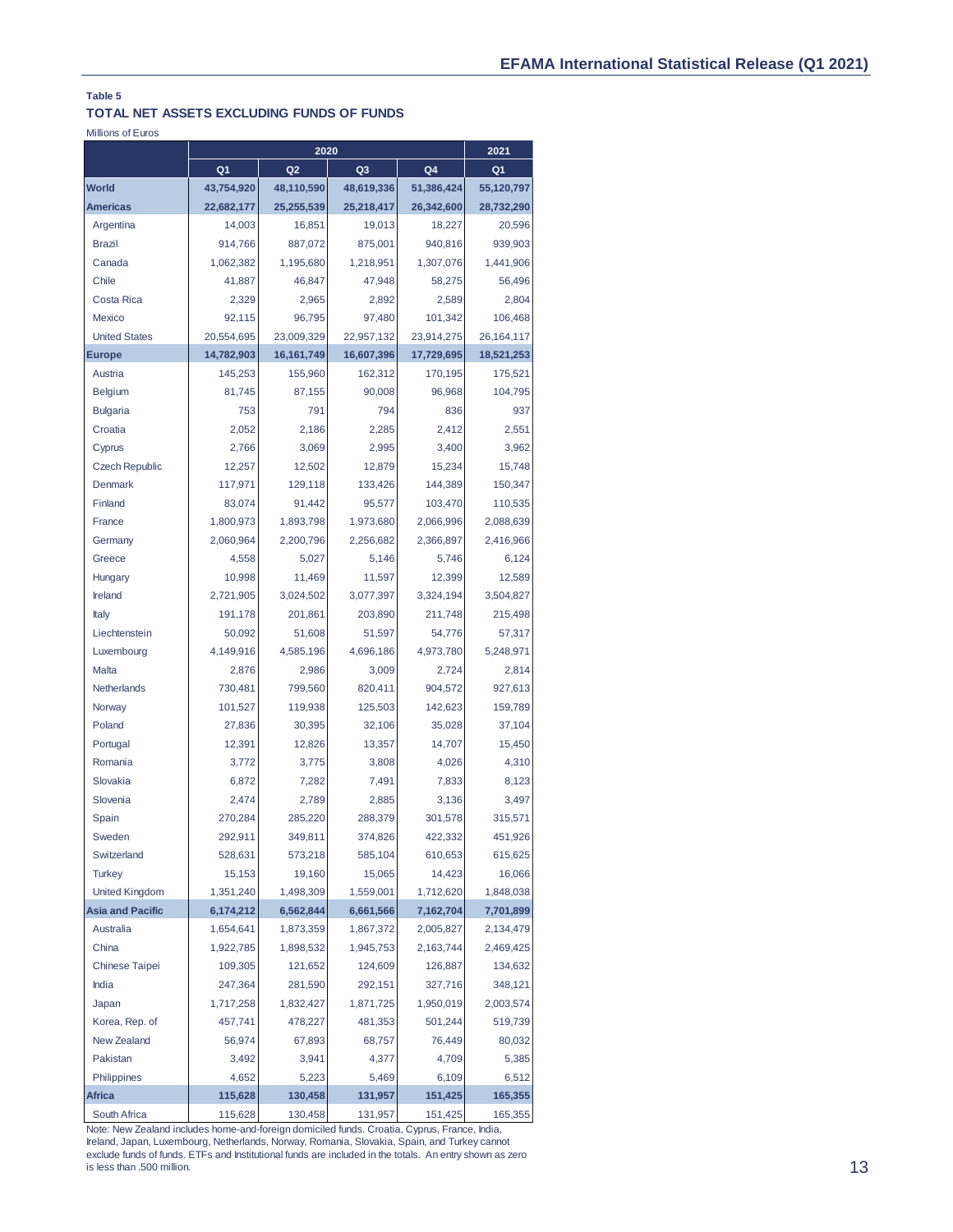#### **TOTAL NET SALES EXCLUDING FUNDS OF FUNDS**

Millions of Euros

|                         |            | 2021           |                |          |                |
|-------------------------|------------|----------------|----------------|----------|----------------|
|                         | Q1         | Q <sub>2</sub> | Q <sub>3</sub> | Q4       | Q <sub>1</sub> |
| <b>World</b>            | 626,934    | 826,185        | 249,185        | 623,652  | 985,035        |
| <b>Americas</b>         | 454,423    | 431,698        | $-41,940$      | 150,144  | 487,109        |
| Argentina               | 1,606      | 4,654          | 6,245          | 597      | 1,935          |
| <b>Brazil</b>           | 3,849      | $-4,738$       | 30,380         | $-6,072$ | 13,471         |
| Canada                  | 11,997     | 13,885         | 14,163         | 36,056   | 42,563         |
| Chile                   | $-5,141$   | 4,443          | 1,218          | 361      | 2,325          |
| Costa Rica              |            |                |                |          |                |
| Mexico                  | 1,902      | 1,595          | 540            | $-2,799$ | 528            |
| <b>United States</b>    | 440,210    | 411,859        | $-94,486$      | 122,001  | 426,287        |
| <b>Europe</b>           | $-124,335$ | 292,517        | 195,204        | 278,993  | 194,285        |
| Austria                 | $-2,290$   | 2,744          | 2,302          | 2,786    | 2,799          |
| <b>Belgium</b>          |            |                |                |          |                |
| <b>Bulgaria</b>         | $-14$      | 5              | 6              | 27       | 64             |
| Croatia                 | $-824$     | 9              | 65             | 93       | 138            |
| Cyprus                  | 29         | 65             | $-39$          | 76       | 465            |
| <b>Czech Republic</b>   | 223        | 16             | 112            | 164      | 194            |
| <b>Denmark</b>          | 3,249      | 1,803          | 947            | 1,482    | 3,064          |
| Finland                 | $-1,660$   | 406            | 1,015          | 1,594    | 2,464          |
| France                  | $-5,900$   | 5,600          | 49,400         | 22,300   | $-18,600$      |
| Germany                 | 29,359     | 12,855         | 18,681         | 41,271   | 35,764         |
| Greece                  | $-211$     | 112            | 75             | 108      | 260            |
| Hungary                 | $-363$     | 21             | 354            | 262      | 105            |
| Ireland                 | $-40,655$  | 124,854        | 35,948         | 115,132  | 40,512         |
| Italy                   | $-2,453$   | 388            | $-1,046$       | 840      | 181            |
| Liechtenstein           | 1,689      | $-1,024$       | $-67$          | 738      | 611            |
| Luxembourg              | $-76,795$  | 115,791        | 52,033         | 58,592   | 112,204        |
| <b>Malta</b>            | $-28$      | $-31$          | -9             | $-4$     | 39             |
| Netherlands             | $-9,889$   | 6,645          | 22,924         | 5,495    | $-20,506$      |
| Norway                  | $-4,116$   | 3,401          | 2,733          | 2,819    | 6,327          |
| Poland                  | $-4,093$   | 417            | 1,995          | 1,843    | 2,505          |
| Portugal                | $-21$      | 23             | 399            | 737      | 577            |
| Romania                 | $-817$     | $-37$          | $-16$          | 178      | 233            |
| Slovakia                | $-32$      | 108            | 87             | 112      | 169            |
| Slovenia                | 29         | 24             | 47             | 55       | 153            |
| Spain                   | $-2,262$   | 512            | 935            | 1,978    | 6,854          |
| Sweden                  | $-4,142$   | 2,465          | 2,160          | 6,381    | 3,838          |
| Switzerland             | 3,790      | 4,124          | 3,549          | 6,637    | 3,815          |
| <b>Turkey</b>           | 676        | 3,104          | $-2,281$       | $-1,435$ | 1,863          |
| <b>United Kingdom</b>   | $-6,814$   | 8,117          | 2,895          | 8,732    | 8,193          |
| <b>Asia and Pacific</b> | 295,494    | 97,516         | 93,015         | 192,140  | 302,882        |
| Australia               |            |                |                |          |                |
| China                   | 274,814    | 23,957         | 43,643         | 156,025  | 247,449        |
| Chinese Taipei          | $-698$     | 5,055          | 3,889          | $-901$   | 4,657          |
| India                   | $-11,591$  | 17,162         | 3,841          | 15,442   | $-6,621$       |
| Japan                   | 23,684     | 40,209         | 38,386         | 28,381   | 38,640         |
| Korea, Rep. of          | 8,345      | 9,187          | 1,245          | $-8,824$ | 17,556         |
| <b>New Zealand</b>      | 391        | 1,272          | 1,443          | 1,347    | 733            |
| Pakistan                | 318        | 462            | 288            | 341      | 137            |
| Philippines             | 231        | 212            | 280            | 329      | 331            |
| <b>Africa</b>           | 1,352      | 4,454          | 2,906          | 2,375    | 759            |
| South Africa            | 1,352      | 4,454          | 2,906          | 2,375    | 759            |

Note: New Zealand includes home-and-foreign domiciled funds. Croatia, Cyprus, France, India, Ireland, Japan, Luxembourg, Netherlands, Norway, Romania, Slovakia, Spain, and Turkey cannot exclude funds of funds. ETFs and Institutional funds are included in the totals.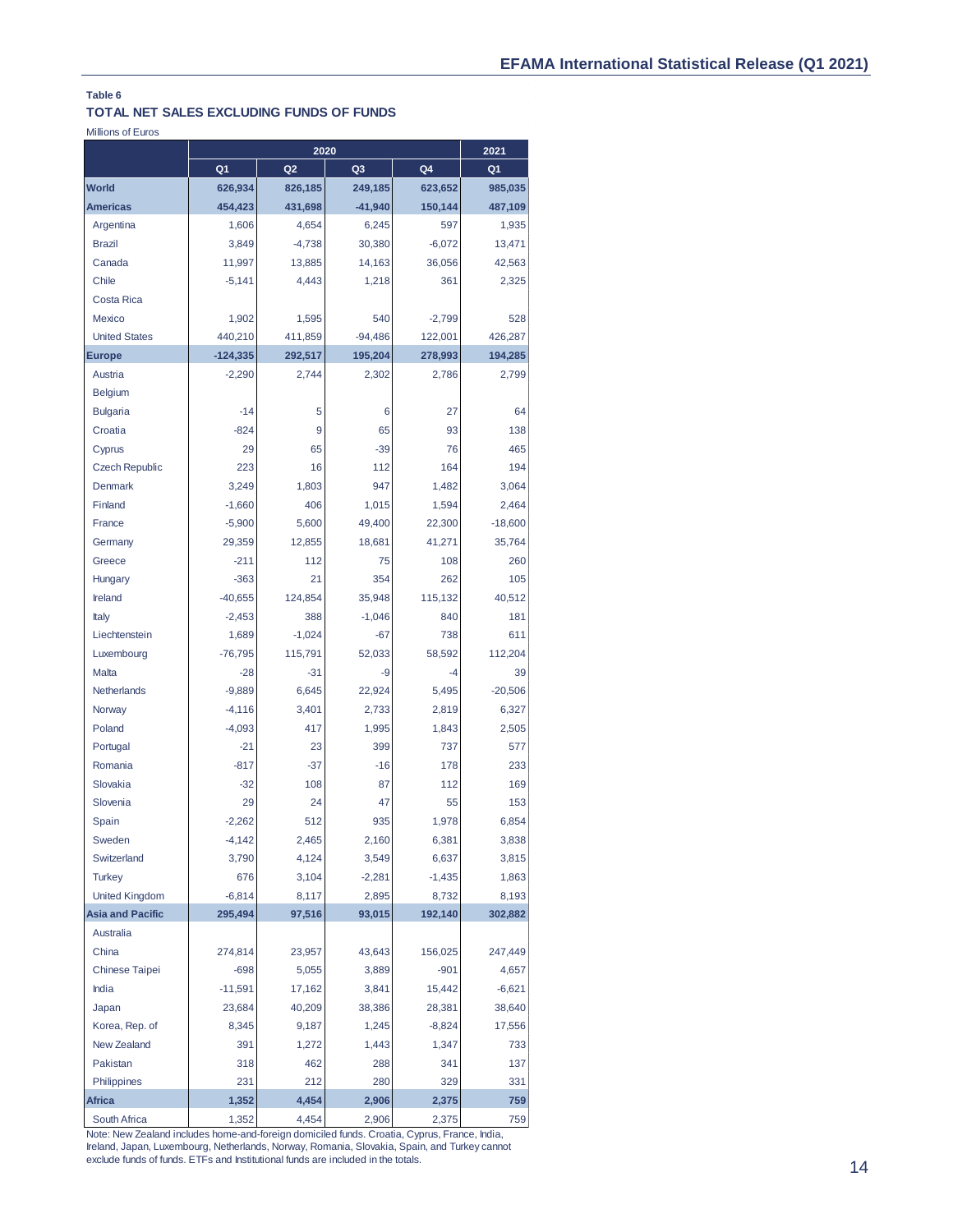#### **NUMBER OF FUNDS EXCLUDING FUNDS OF FUNDS Table 7**

|                         |                | 2021           |                |         |                |
|-------------------------|----------------|----------------|----------------|---------|----------------|
|                         | Q <sub>1</sub> | Q <sub>2</sub> | Q <sub>3</sub> | Q4      | Q <sub>1</sub> |
| <b>World</b>            | 123,036        | 123,712        | 125,463        | 126,449 | 127,319        |
| <b>Americas</b>         | 29,147         | 29,392         | 30,374         | 31,036  | 31,415         |
| Argentina               | 580            | 531            | 556            | 550     | 574            |
| <b>Brazil</b>           | 11.551         | 11,879         | 12,252         | 12,905  | 13,301         |
| Canada                  | 3,601          | 3,658          | 4,311          | 4,312   | 4,176          |
| Chile                   | 2,814          | 2,819          | 2,809          | 2,819   | 2,881          |
| Costa Rica              | 63             | 60             | 60             | 60      | 61             |
| Mexico                  | 555            | 544            | 543            | 550     | 553            |
| <b>United States</b>    | 9,983          | 9,901          | 9,843          | 9,840   | 9,869          |
| <b>Europe</b>           | 57,145         | 57,115         | 57,386         | 57,753  | 58,057         |
| Austria                 | 1,565          | 1,574          | 1,605          | 1,600   | 1,599          |
| <b>Belgium</b>          | 557            | 536            | 526            | 526     | 526            |
| <b>Bulgaria</b>         | 121            | 118            | 118            | 118     | 119            |
| Croatia                 | 100            | 100            | 102            | 96      | 91             |
| Cyprus                  | 94             | 102            | 117            | 126     | 131            |
| <b>Czech Republic</b>   | 164            | 163            | 163            | 177     | 178            |
| Denmark                 | 656            | 652            | 662            | 664     | 658            |
| Finland                 | 388            | 394            | 399            | 402     | 397            |
| France                  | 10,637         | 10,682         | 10,702         | 10,802  | 10,735         |
| Germany                 | 6,445          | 6,518          | 6,601          | 6,705   | 6,771          |
| Greece                  | 186            | 190            | 191            | 193     | 193            |
| Hungary                 | 293            | 289            | 289            | 287     | 298            |
| Ireland                 | 7,662          | 7,742          | 7,792          | 7,948   | 8,057          |
| Italy                   | 926            | 890            | 908            | 906     | 915            |
| Liechtenstein           | 1,860          | 1,865          | 1,907          | 1,900   | 2,002          |
| Luxembourg              | 14,770         | 14,712         | 14,639         | 14,590  | 14,548         |
| Malta                   | 123            | 121            | 121            | 122     | 119            |
| <b>Netherlands</b>      | 956            | 944            | 962            | 967     | 936            |
| Norway                  | 1,047          | 836            | 836            | 836     | 836            |
| Poland                  | 542            | 548            | 549            | 561     | 579            |
| Portugal                | 134            | 134            | 136            | 132     | 134            |
| Romania                 | 81             | 83             | 84             | 81      | 81             |
| Slovakia                | 95             | 94             | 95             | 90      | 91             |
| Slovenia                | 98             | 101            | 80             | 80      | 80             |
| Spain                   | 2,654          | 2,661          | 2,638          | 2,657   | 2,693          |
| Sweden                  | 475            | 526            | 529            | 526     | 519            |
| Switzerland             | 910            | 901            | 905            | 916     | 930            |
| <b>Turkey</b>           | 461            | 515            | 548            | 566     | 629            |
| <b>United Kingdom</b>   | 3,145          | 3,124          | 3,182          | 3,179   | 3,212          |
| <b>Asia and Pacific</b> | 35,119         | 35,576         | 36,053         | 35,974  | 36,177         |
| Australia               |                |                |                |         |                |
| China                   | 5,902          | 6,222          | 6,538          | 6,770   | 7,143          |
| Chinese Taipei          | 904            | 889            | 902            | 896     | 906            |
| India                   | 939            | 942            | 952            | 974     | 983            |
| Japan                   | 12,990         | 13,041         | 13,213         | 13,429  | 13,604         |
| Korea, Rep. of          | 13,514         | 13,548         | 13,546         | 13,014  | 12,590         |
| New Zealand             | 600            | 660            | 621            | 608     | 667            |
| Pakistan                | 207            | 210            | 216            | 218     | 219            |
| Philippines             | 63             | 64             | 65             | 65      | 65             |
| <b>Africa</b>           | 1,625          | 1,629          | 1,650          | 1,686   | 1,670          |
| South Africa            | 1,625          | 1,629          | 1,650          | 1,686   | 1,670          |

Note: New Zealand includes home-and-foreign domiciled funds. Croatia, Cyprus, France, India, Ireland, Japan, Luxembourg, Netherlands, Norway, Romania, Slovakia, Spain, and Turkey cannot exclude funds of funds. ETFs and Institutional funds are included in the totals.

 $\sim$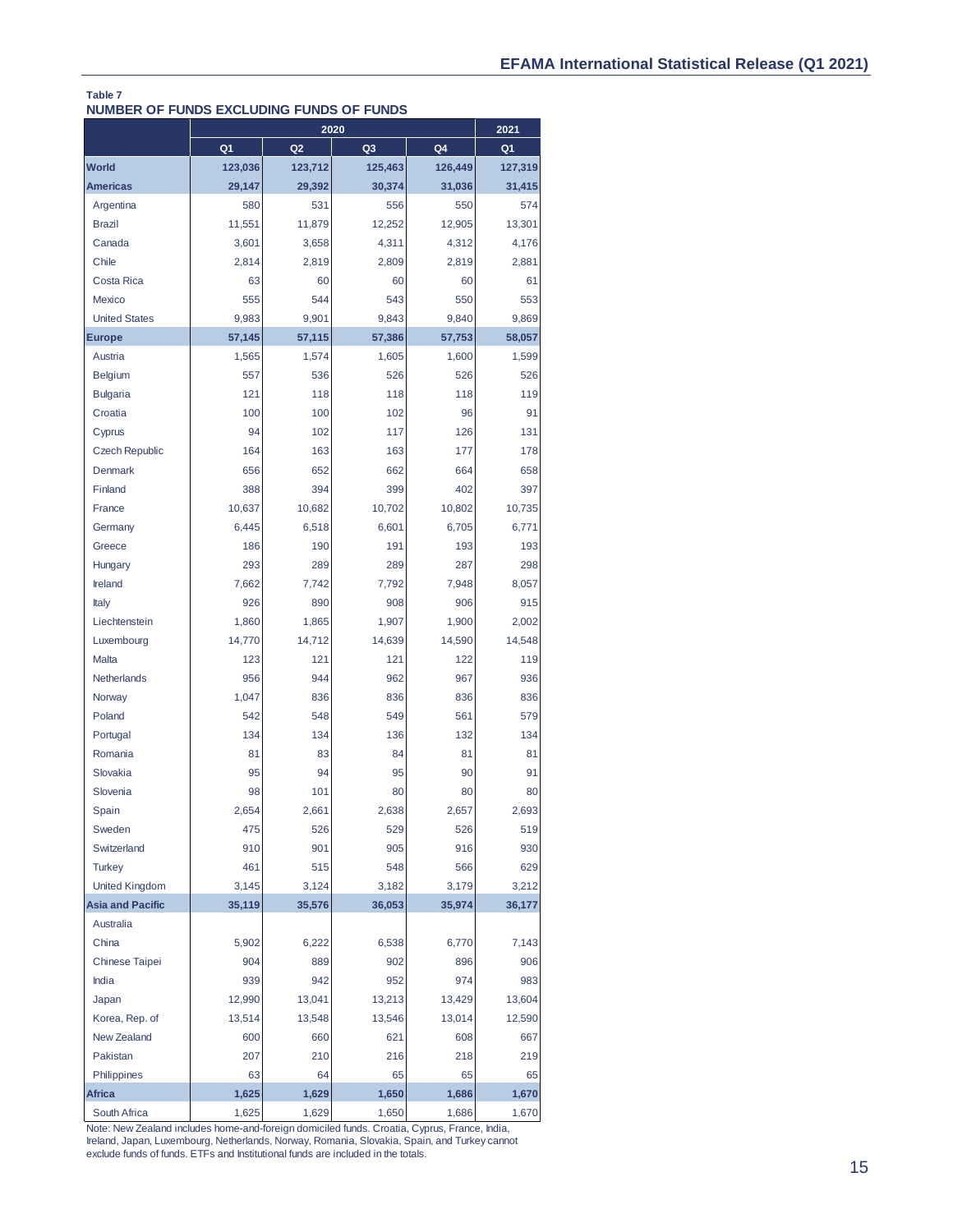# **TOTAL NET ASSETS**

## **INCLUDING FUNDS OF FUNDS BY TYPE OF FUND, 2021:Q1**

Millions of Euros, end of quarter

|                                                                                                                                                         |              |               |             | Multi-       | <b>Money</b>  | Guaranteed/ | <b>Real</b>      | Other          |             | Memo                                 |
|---------------------------------------------------------------------------------------------------------------------------------------------------------|--------------|---------------|-------------|--------------|---------------|-------------|------------------|----------------|-------------|--------------------------------------|
|                                                                                                                                                         | <b>TOTAL</b> | <b>Equity</b> | <b>Bond</b> | <b>Asset</b> | <b>Market</b> | Protected   | <b>Estate</b>    | <b>Funds</b>   | <b>ETFs</b> | <b>Institutional</b><br><b>Funds</b> |
| <b>World</b>                                                                                                                                            | 59,228,644   | 25,844,567    | 11,354,300  | 10,021,340   | 7,231,540     |             | 37,881 1,096,045 | 3,641,515      | 7,059,867   | 4,718,990                            |
| <b>Americas</b>                                                                                                                                         | 32,273,716   | 16,402,633    | 6,393,846   | 5,194,078    | 4,030,993     | 118         | 26,089           | 225,957        | 5,235,146   | 388,515                              |
| Argentina                                                                                                                                               | 20,720       | 271           | 6,721       | 3,217        | 10,511        |             |                  |                |             |                                      |
| <b>Brazil</b>                                                                                                                                           | 1,455,445    | 151,803       | 670,954     | 428,475      | 83,052        | 118         | 26,089           | 94,954         | 5,930       | 388,515                              |
| Canada                                                                                                                                                  | 1,908,531    | 574,597       | 244,291     | 1,047,738    | 24,938        |             |                  | 16,965         | 188,718     |                                      |
| Chile                                                                                                                                                   | 56,496       | 3,795         | 16,935      | 15,097       | 19,915        |             |                  | 755            | 175         |                                      |
| Costa Rica                                                                                                                                              | 2,804        | 10            | 150         |              | 2,644         |             |                  |                |             |                                      |
| Mexico                                                                                                                                                  | 110,411      | 16,713        | 21,679      | 17,388       | 54,631        |             |                  |                |             |                                      |
| <b>United States</b>                                                                                                                                    | 28,719,309   | 15,655,444    | 5,433,116   | 3,682,163    | 3,835,302     |             |                  | 113,283        | 5,040,323   |                                      |
| <b>Europe</b>                                                                                                                                           | 19,017,378   | 6,144,228     | 4,251,291   | 3,959,713    | 1,462,446     | 37,593      | 743.376          | 2,418,728      | 1,073,372   | 3,490,189                            |
| Austria                                                                                                                                                 | 208,053      | 37,733        | 66,594      | 90,077       |               | 283         | 9,941            | 3,424          |             | 100,992                              |
| <b>Belgium</b>                                                                                                                                          | 184,023      | 53,308        | 13,954      | 98,256       | 6,314         | 4,419       |                  | 7,773          | 1,436       |                                      |
| <b>Bulgaria</b>                                                                                                                                         | 940          | 185           | 85          | 655          |               |             |                  | 15             | 14          |                                      |
| Croatia                                                                                                                                                 | 2,551        | 245           | 1,936       | 141          |               |             |                  | 229            |             |                                      |
| Cyprus                                                                                                                                                  | 3,962        | 1,421         | 134         | 189          |               |             | 540              | 1,678          |             |                                      |
| <b>Czech Republic</b>                                                                                                                                   | 15,748       | 3,465         | 3,975       | 6,560        |               | 26          | 1,721            |                |             |                                      |
| Denmark                                                                                                                                                 | 164,701      | 70,361        | 64,410      | 28,523       |               |             |                  | 1,407          |             |                                      |
| Finland                                                                                                                                                 | 140,500      | 55,662        | 47,108      | 29,392       | 206           | 81          |                  | 8,052          | 372         |                                      |
| France                                                                                                                                                  | 2,088,639    | 363,281       | 290,134     | 347,933      | 378,313       | 16,807      | 194,500          | 497,671        | 34,881      |                                      |
| Germany                                                                                                                                                 | 2,552,259    | 381,296       | 531,176     | 1,103,685    | 8,760         | 206         | 234,283          | 292,853        | 55,579      | 1,963,456                            |
| Greece                                                                                                                                                  | 6,718        | 1,487         | 2,517       | 2,306        | 386           |             |                  | 21             | 18          |                                      |
| Hungary                                                                                                                                                 | 17,246       | 1,906         | 4,152       | 4,097        | 104           | 59          | 4,200            | 2,728          | 6           | 1,983                                |
| Ireland                                                                                                                                                 | 3,504,827    | 1,181,430     | 879,492     | 331,569      | 589,366       |             | 18,928           | 504,042        | 712,189     | 792,656                              |
| Italy                                                                                                                                                   | 246,510      | 25,482        | 48,021      | 123,231      | 1,992         | 20          |                  | 47,764         |             | 1,837                                |
| Liechtenstein                                                                                                                                           | 57,569       | 13,013        | 9,621       | 19,011       | 2,709         |             | 302              | 12,913         |             |                                      |
| Luxembourg                                                                                                                                              | 5,248,971    | 1,815,595     | 1,424,761   | 1,003,874    | 410,338       |             | 96,197           | 498,206        | 256,453     | 629,025                              |
| Malta                                                                                                                                                   | 2,825        | 402           | 1,260       | 326          |               |             | 50               | 788            |             | 138                                  |
| Netherlands                                                                                                                                             | 927,613      | 420,076       | 188,372     | 47,577       |               |             | 118,503          | 153,085        | 962         |                                      |
| Norw ay                                                                                                                                                 | 159,789      | 85,546        | 52,418      | 8,585        | 12,025        |             |                  | 1,215          |             |                                      |
| Poland                                                                                                                                                  | 39,615       | 6,224         | 25,038      | 7,656        |               | 25          |                  | 671            |             |                                      |
| Portugal                                                                                                                                                | 20,295       | 2,220         | 2,988       | 7,443        | 419           |             | 4,458            | 2,767          |             |                                      |
| Romania                                                                                                                                                 | 4,310        | 251           | 2,906       | 311          |               |             |                  | 840            | 3           |                                      |
| Slovakia                                                                                                                                                | 8,123        | 862           | 1,458       | 4,033        |               |             | 1,771            |                |             | 102                                  |
| Slovenia                                                                                                                                                | 3,598        | 2,336         | 272         | 934          | 54            |             |                  | $\overline{2}$ |             |                                      |
| Spain                                                                                                                                                   | 315,571      | 94,711        | 84,115      | 108,095      | 4,753         | 15,548      |                  | 8,349          | 259         |                                      |
| Sw eden                                                                                                                                                 | 514,700      | 347,613       | 60,703      | 103,803      |               |             |                  | 2,580          | 4,473       |                                      |
| Sw itzerland                                                                                                                                            | 637,475      | 231,609       | 193,712     | 155,077      | 18,502        |             | 37,977           | 598            | 6,302       |                                      |
| <b>Turkey</b>                                                                                                                                           | 16,066       | 1,172         | 2,518       | 1,384        | 4,043         | 119         |                  | 6,830          | 425         |                                      |
| <b>United Kingdom</b>                                                                                                                                   | 1,924,181    | 945,336       | 247,461     | 324,990      | 24,162        |             | 20,005           | 362,227        |             |                                      |
| <b>Asia and Pacific</b>                                                                                                                                 | 7,745,687    | 3,250,616     | 701,854     | 773,979      | 1,713,746     | 170         | 323,814          | 980,057        | 751,349     | 840,286                              |
| Australia                                                                                                                                               | 2,134,479    | 928,807       | 77,431      |              | 230,999       |             | 216,447          | 680,794        |             |                                      |
| China                                                                                                                                                   | 2,469,425    | 266,446       | 352,514     | 644,809      | 1,185,539     |             |                  | 20,117         | 156,199     |                                      |
| <b>Chinese Taipei</b>                                                                                                                                   | 139,200      | 22,480        | 21,230      | 9,723        | 32,286        | 140         | 504              | 52,837         | 51,636      |                                      |
| India                                                                                                                                                   | 349,568      | 114,250       | 105,209     | 40,008       | 49,737        |             |                  | 38,916         | 33,837      |                                      |
| Japan                                                                                                                                                   | 2,003,574    | 1,832,007     | 42,329      |              | 109,760       |             | 19,478           |                | 467,194     | 840,286                              |
| Korea, Rep. of                                                                                                                                          | 557,409      | 71,670        | 95,591      | 21,809       | 95,239        |             | 87,385           | 185,714        | 42,450      |                                      |
| New Zealand                                                                                                                                             | 80,032       | 11,909        | 6,100       | 56,942       | 3,706         |             |                  | 1,374          |             |                                      |
| Pakistan                                                                                                                                                | 5,488        | 1,193         | 5           | 238          | 3,717         | 30          |                  | 305            |             |                                      |
| Philippines                                                                                                                                             | 6,512        | 1,854         | 1,445       | 450          | 2,763         |             |                  |                | 32          |                                      |
| Africa                                                                                                                                                  | 191,863      | 47,090        | 7,309       | 93,570       | 24,355        |             | 2,766            | 16,773         |             |                                      |
| South Africa                                                                                                                                            | 191,863      | 47,090        | 7,309       | 93,570       | 24,355        |             | 2,766            | 16,773         |             |                                      |
| Note: Components may not sum to total because of rounding or missing components. ETFs and Institutional Funds are included in the Totals and underlying |              |               |             |              |               |             |                  |                |             |                                      |
| categories. New Zealand includes home-and-foreign domiciled funds. An entry show n as zero indicates an amount that is less than 0.500 million.         |              |               |             |              |               |             |                  |                |             |                                      |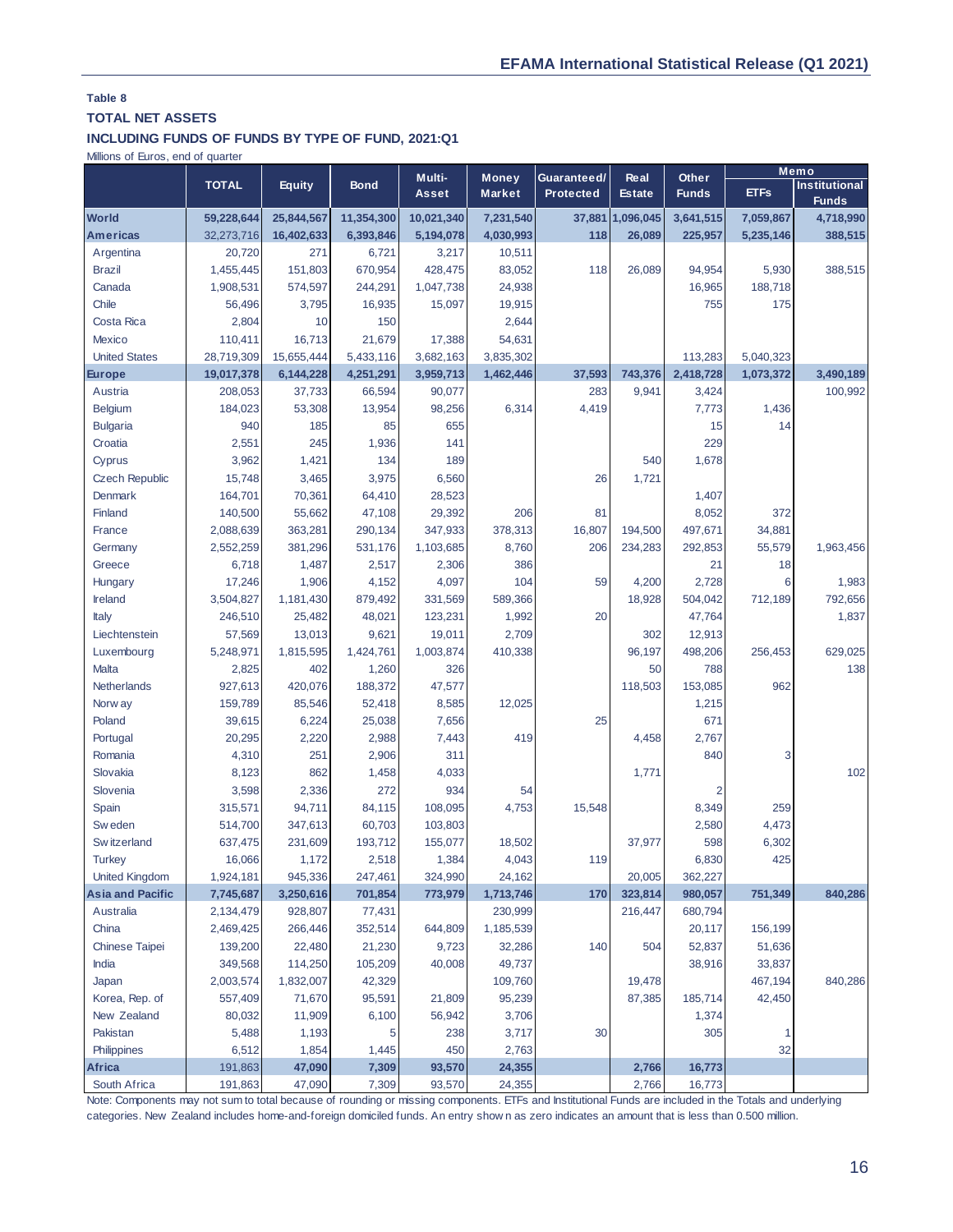# **TOTAL NET SALES**

#### **INCLUDING FUNDS OF FUNDS BY TYPE OF FUND, 2021:Q1**

Millions of Euros, quarterly

|                                                                                                                                                         |              |               | <b>Bond</b> |              | Multi-<br>Money | Guaranteed/ | Other<br>Real |                |              | Memo                                 |
|---------------------------------------------------------------------------------------------------------------------------------------------------------|--------------|---------------|-------------|--------------|-----------------|-------------|---------------|----------------|--------------|--------------------------------------|
|                                                                                                                                                         | <b>TOTAL</b> | <b>Equity</b> |             | <b>Asset</b> | <b>Market</b>   | Protected   | <b>Estate</b> | <b>Funds</b>   | <b>ETFs</b>  | <b>Institutional</b><br><b>Funds</b> |
| <b>World</b>                                                                                                                                            | 1,025,691    | 292,719       | 265,383     | 189,078      | 218,197         | $-504$      | 8,332         | 52,094         | 297,403      | 89,601                               |
| <b>Americas</b>                                                                                                                                         | 522,407      | 113,582       | 209,462     | 56,116       | 144,391         | $-7$        |               | $-1,135$       | 215,465      | 20,573                               |
| Argentina                                                                                                                                               | 1,943        | $-31$         | 417         | 60           | 1,497           |             |               |                |              |                                      |
| <b>Brazil</b>                                                                                                                                           | 13,471       | $-1,345$      | $-799$      | 5,453        | 9,994           | $-7$        |               | 175            | 166          | 20,573                               |
| Canada                                                                                                                                                  | 59,467       | 18,470        | 9,447       | 31,733       | $-2,855$        |             |               | 2,674          | 9,497        |                                      |
| Chile                                                                                                                                                   | 2,325        | 279           | 1,343       | 1,462        | $-835$          |             |               | 76             | 10           |                                      |
| Costa Rica                                                                                                                                              |              |               |             |              |                 |             |               |                |              |                                      |
| Mexico                                                                                                                                                  | 590          | $-82$         | $-250$      | 304          | 619             |             |               |                |              |                                      |
| <b>United States</b>                                                                                                                                    | 444,611      | 96,291        | 199,304     | 17,104       | 135,971         |             |               | $-4,060$       | 205,792      |                                      |
| <b>Europe</b>                                                                                                                                           | 198,197      | 132,949       | 53,922      | 37,583       | $-79,639$       | $-478$      | 6,747         | 47,118         | 49,048       | 58,988                               |
| Austria                                                                                                                                                 | 3,211        | 1,549         | $-273$      | 2,093        |                 | $-16$       | 252           | $-394$         |              | 791                                  |
| <b>Belgium</b>                                                                                                                                          |              |               |             |              |                 |             |               |                |              |                                      |
| <b>Bulgaria</b>                                                                                                                                         | 64           | $-1$          | 1           | 63           |                 |             |               | 2              | $-3$         |                                      |
| Croatia                                                                                                                                                 | 138          | 19            | 81          | 11           |                 |             |               | 28             |              |                                      |
| Cyprus                                                                                                                                                  | 465          | 12            | 13          |              |                 |             | 17            | 422            |              |                                      |
| <b>Czech Republic</b>                                                                                                                                   | 194          | 22            | $-108$      | 251          |                 |             | 29            |                |              |                                      |
| <b>Denmark</b>                                                                                                                                          | 3,626        | 1,135         | 1,804       | 728          |                 |             |               | $-41$          |              |                                      |
| Finland                                                                                                                                                 | 2,689        | 861           | 1,005       | 598          | $-13$           | 8           |               | 230            | 6            |                                      |
| France                                                                                                                                                  | $-18,600$    | $-2,400$      | 1,200       | $-3,200$     | $-13,500$       | $-700$      |               |                | $-593$       |                                      |
| Germany                                                                                                                                                 | 36,807       | 7,704         | $-1,721$    | 8,564        | 425             | 19          | 5,482         | 16,334         | 403          | 29,725                               |
| Greece                                                                                                                                                  | 344          | 36            | 141         | 145          | 23              |             |               |                |              |                                      |
| Hungary                                                                                                                                                 | 311          | 137           | 76          | 340          | $-44$           |             | $-21$         | $-175$         |              | 115                                  |
| Ireland                                                                                                                                                 | 40,512       | 49,744        | 17,993      | 4,911        | $-50,720$       |             | $-145$        | 18,729         | 43,590       | 18,595                               |
| Italy                                                                                                                                                   | $-421$       | $-137$        | 107         | 3,767        | 119             | $-2$        |               | $-4,276$       |              |                                      |
| Liechtenstein                                                                                                                                           | 610          | 101           | 86          | 270          | $-38$           |             | 6             | 183            |              |                                      |
| Luxembourg                                                                                                                                              | 112,204      | 89,915        | 13,096      | 9,967        | $-16,663$       |             | 1,900         | 13,989         | 5,616        | 9,762                                |
| Malta                                                                                                                                                   | 39           |               | 16          | $-1$         |                 |             | $-1$          | 26             |              | $-2$                                 |
| Netherlands                                                                                                                                             | $-20,506$    | $-27,373$     | 4,503       | 82           |                 |             | 737           | 1,545          | 51           |                                      |
| Norw ay                                                                                                                                                 | 6,327        | 3,314         | 1,864       | 155          | 991             |             |               | $\overline{2}$ |              |                                      |
| Poland                                                                                                                                                  | 2,780        | 392           | 1,698       | 577          |                 |             |               | 114            |              |                                      |
| Portugal                                                                                                                                                | 948          | 139           | $-24$       | 660          | $-6$            |             |               | 179            |              |                                      |
| Romania                                                                                                                                                 | 233          | 27            | 127         | 26           |                 |             |               | 53             | $\mathbf{1}$ |                                      |
| Slovakia                                                                                                                                                | 169          | 76            | $-64$       | 81           |                 |             | 76            |                |              | 2                                    |
| Slovenia                                                                                                                                                | 154          | 95            | 11          | 64           | $-17$           |             |               |                |              |                                      |
| Spain                                                                                                                                                   | 6,854        | 3,095         | 582         | 2,087        | 193             | 209         |               | 688            |              |                                      |
| Sw eden                                                                                                                                                 | 4,690        | 4,815         | $-499$      | 361          |                 |             |               | 14             | 47           |                                      |
| Sw itzerland                                                                                                                                            | 4,106        | $-1,023$      | 4,867       | 998          | $-750$          |             | 42            | $-27$          | $-111$       |                                      |
| <b>Turkey</b>                                                                                                                                           | 1,863        | 78            | 14          | $-136$       | 1,291           | 4           |               | 612            | 41           |                                      |
| <b>United Kingdom</b>                                                                                                                                   | 8,386        | 617           | 7,326       | 4,120        | $-930$          |             | $-1,627$      | $-1,119$       |              |                                      |
| <b>Asia and Pacific</b>                                                                                                                                 | 303,852      | 45.582        | 1,528       | 94,739       | 154,309         | $-19$       | 1,582         | 5,732          | 32,890       | 10.040                               |
| Australia                                                                                                                                               |              |               |             |              |                 |             |               |                |              |                                      |
| China                                                                                                                                                   | 247,449      | 13,601        | $-732$      | 89,197       | 143,510         |             |               | 1,873          | 18,201       |                                      |
| <b>Chinese Taipei</b>                                                                                                                                   | 4,648        | 572           | $-96$       | 1,080        | 1,501           | $-5$        | $-21$         | 1,617          | 1,572        |                                      |
| India                                                                                                                                                   | $-6,223$     | $-532$        | $-4,361$    | 1,486        | $-5,226$        |             |               | 2,011          | 1,536        |                                      |
| Japan                                                                                                                                                   | 38,640       | 32,073        | 1,042       |              | 4,587           |             | 938           |                | 9,986        | 10,040                               |
| Korea, Rep. of                                                                                                                                          | 18,142       | $-494$        | 5,717       | 1,811        | 10,189          |             | 665           | 255            | 1,593        |                                      |
| New Zealand                                                                                                                                             | 733          | 310           | $-54$       | 1,166        | $-668$          |             |               | $-21$          |              |                                      |
| Pakistan                                                                                                                                                | 132          | 17            | $-3$        | $-1$         | 136             | $-14$       |               | $-3$           |              |                                      |
| Philippines                                                                                                                                             | 331          | 35            | 15          |              | 280             |             |               |                | 2            |                                      |
| <b>Africa</b>                                                                                                                                           | 1,235        | 606           | 471         | 640          | $-864$          |             | 3             | 379            |              |                                      |
| South Africa                                                                                                                                            | 1,235        | 606           | 471         | 640          | $-864$          |             | 3             | 379            |              |                                      |
| Note: Components may not sum to total because of rounding or missing components. ETFs and Institutional Funds are included in the Totals and underlying |              |               |             |              |                 |             |               |                |              |                                      |
| categories. New Zealand includes home-and-foreign domiciled funds.                                                                                      |              |               |             |              |                 |             |               |                |              |                                      |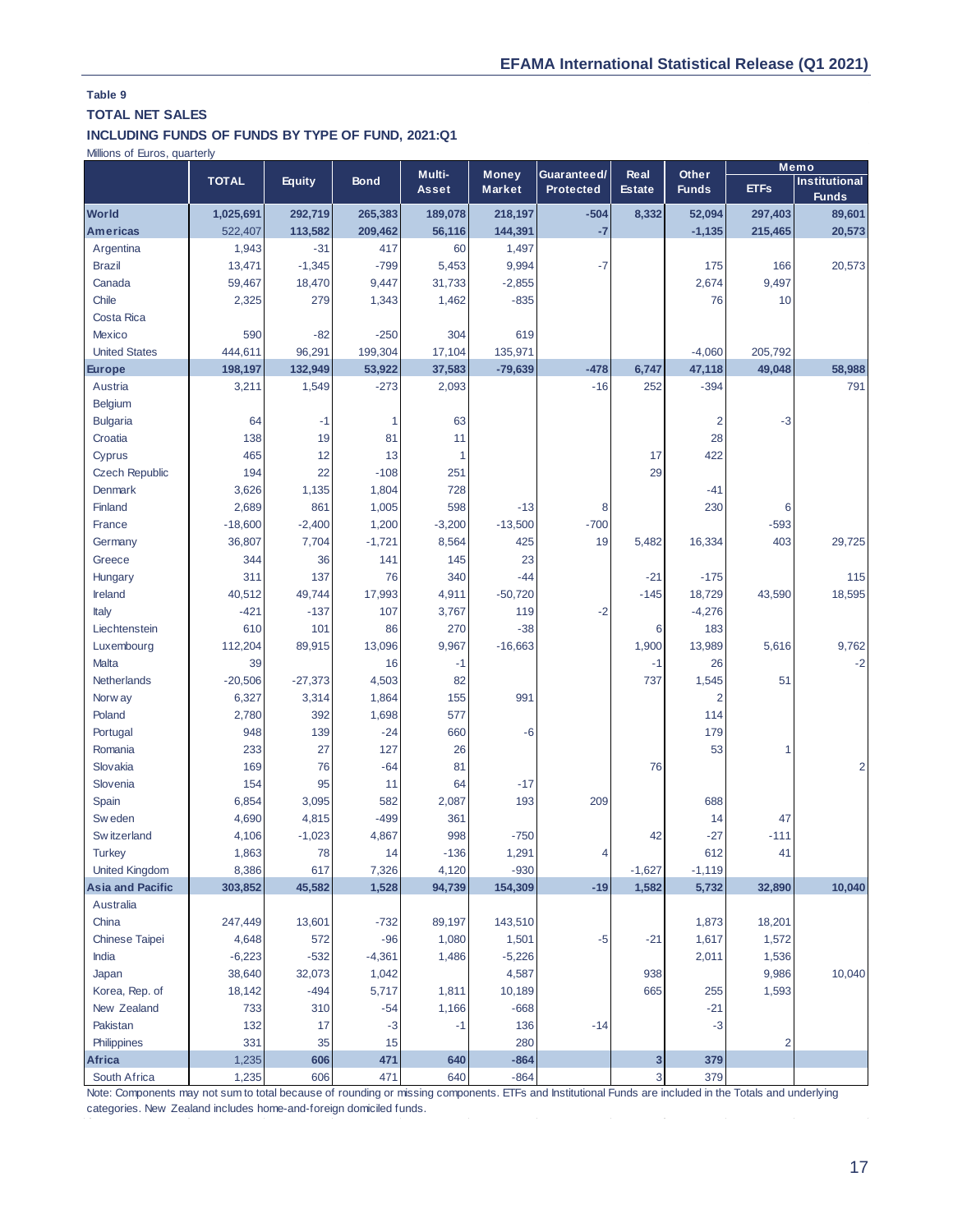## **NUMBER OF FUNDS**

## **INCLUDING FUNDS OF FUNDS BY TYPE OF FUND, 2021:Q1**

End of quarter

|                         |              |               |             | Multi-<br>Guaranteed/<br>Other<br><b>Money</b> |                         |                  | Real          |              | Memo                    |                                      |
|-------------------------|--------------|---------------|-------------|------------------------------------------------|-------------------------|------------------|---------------|--------------|-------------------------|--------------------------------------|
|                         | <b>TOTAL</b> | <b>Equity</b> | <b>Bond</b> | <b>Asset</b>                                   | <b>Market</b>           | <b>Protected</b> | <b>Estate</b> | <b>Funds</b> | <b>ETFs</b>             | <b>Institutional</b><br><b>Funds</b> |
| <b>World</b>            | 143,320      | 45,730        | 23,702      | 42,120                                         | 2,425                   | 670              | 4,849         | 23,789       | 6,488                   | 24,134                               |
| <b>Americas</b>         | 43,341       | 12,810        | 7,835       | 18,285                                         | 986                     | 13               | 560           | 2,852        | 3,203                   | 4,768                                |
| Argentina               | 600          | 60            | 316         | 181                                            | 43                      |                  |               |              |                         |                                      |
| <b>Brazil</b>           | 23,059       | 3,419         | 3,369       | 13,101                                         | 123                     | 13               | 560           | 2,474        | 29                      | 4,768                                |
| Canada                  | 4,876        | 2,226         | 779         | 1,559                                          | 96                      |                  |               | 216          | 899                     |                                      |
| Chile                   | 2,881        | 594           | 623         | 1,320                                          | 265                     |                  |               | 79           | 3                       |                                      |
| Costa Rica              | 61           | 2             | 17          |                                                | 42                      |                  |               |              |                         |                                      |
| <b>Mexico</b>           | 607          | 194           | 186         | 138                                            | 89                      |                  |               |              |                         |                                      |
| <b>United States</b>    | 11,257       | 6,315         | 2,545       | 1,986                                          | 328                     |                  |               | 83           | 2,272                   |                                      |
| Europe                  | 60,142       | 16,163        | 10,740      | 16,891                                         | 652                     | 636              | 1,993         | 13,067       | 1,892                   | 11,652                               |
| Austria                 | 1,946        | 322           | 469         | 1,075                                          |                         | 20               | 13            | 47           |                         | 992                                  |
| Belgium                 | 771          | 222           | 68          | 278                                            | 10                      | 179              |               | 14           | 8                       |                                      |
| <b>Bulgaria</b>         | 120          | 43            | 8           | 64                                             |                         |                  |               | 5            | 11                      |                                      |
| Croatia                 | 91           | 22            | 35          | 8                                              |                         |                  |               | 26           |                         |                                      |
| Cyprus                  | 131          | 16            | 9           | 31                                             |                         |                  | 29            | 46           |                         |                                      |
| <b>Czech Republic</b>   | 178          | 42            | 44          | 77                                             |                         | 4                | 11            |              |                         |                                      |
| <b>Denmark</b>          | 743          | 351           | 242         | 145                                            |                         |                  |               | 5            |                         |                                      |
| Finland                 | 489          | 222           | 120         | 109                                            | 1                       | 1                |               | 36           | $\mathbf{1}$            |                                      |
| France                  | 10,735       | 1,704         | 1,055       | 3,039                                          | 111                     | 220              | 553           | 4,053        | 96                      |                                      |
| Germany                 | 7,072        | 1,203         | 1,065       | 3,528                                          | 17                      | $\mathbf{1}$     | 559           | 699          | 118                     | 4,206                                |
| Greece                  | 221          | 83            | 77          | 51                                             | 9                       |                  |               | 1            | $\mathbf{1}$            |                                      |
| Hungary                 | 446          | 109           | 72          | 113                                            | 4                       | 4                | 9             | 135          | 1                       | 77                                   |
| Ireland                 | 8,057        | 2,737         | 1,518       | 1,298                                          | 116                     |                  | 298           | 2,090        | 1,060                   | 2,936                                |
| Italy                   | 1,194        | 111           | 213         | 586                                            | 3                       | 1                |               | 280          |                         | 15                                   |
| Liechtenstein           | 2,022        | 413           | 323         | 243                                            | 34                      |                  | 13            | 996          |                         |                                      |
| Luxembourg              | 14,548       | 4,074         | 3,221       | 3,601                                          | 219                     |                  | 320           | 3,113        | 521                     | 3,412                                |
| Malta                   | 122          | 30            | 22          | 18                                             |                         |                  | 3             | 49           |                         | 11                                   |
| Netherlands             | 936          | 355           | 215         | 118                                            |                         |                  | 101           | 147          | 14                      |                                      |
| Norw ay                 | 836          | 477           | 187         | 84                                             | 49                      |                  |               | 39           |                         |                                      |
| Poland                  | 690          | 196           | 181         | 272                                            |                         | 3                |               | 38           |                         |                                      |
| Portugal                | 177          | 35            | 26          | 76                                             | 3                       |                  | 18            | 19           |                         |                                      |
| Romania                 | 81           | 18            | 20          | 28                                             |                         |                  |               | 15           | 1                       |                                      |
| Slovakia                | 91           | 11            | 22          | 48                                             |                         |                  | 10            |              |                         | 3                                    |
| Slovenia                | 82           | 57            | 8           | 14                                             | $\overline{\mathbf{c}}$ |                  |               | 1            |                         |                                      |
| Spain                   | 2,693        | 1,093         | 685         | 608                                            | 9                       | 186              |               | 112          | $\overline{\mathbf{c}}$ |                                      |
| Sw eden                 | 642          | 352           | 110         | 165                                            |                         |                  |               | 15           | 14                      |                                      |
| Sw itzerland            | 986          | 445           | 266         | 228                                            | 18                      |                  | 28            | 1            | 18                      |                                      |
| <b>Turkey</b>           | 629          | 64            | 71          | 75                                             | 31                      | 17               |               | 371          | 26                      |                                      |
| <b>United Kingdom</b>   | 3,413        | 1,356         | 388         | 911                                            | 16                      |                  | 28            | 714          |                         |                                      |
| <b>Asia and Pacific</b> | 37,727       | 16,285        | 5,045       | 5,584                                          | 738                     | 21               | 2,219         | 7,800        | 1,393                   | 7,714                                |
| Australia               |              |               |             |                                                |                         |                  |               |              |                         |                                      |
| China                   | 7,143        | 1,457         | 1,743       | 3,444                                          | 332                     |                  |               | 167          | 415                     |                                      |
| <b>Chinese Taipei</b>   | 990          | 335           | 236         | 120                                            | 51                      | $\overline{7}$   | 13            | 228          | 201                     |                                      |
| India                   | 1,018        | 344           | 262         | 139                                            | 56                      |                  |               | 182          | 103                     |                                      |
| Japan                   | 13,604       | 12,101        | 1,449       |                                                | 12                      |                  | 42            |              | 204                     | 7,714                                |
| Korea, Rep. of          | 13,943       | 1,763         | 1,264       | 1,536                                          | 138                     |                  | 2,164         | 7,078        | 465                     |                                      |
| New Zealand             | 667          | 207           | 71          | 296                                            | 46                      |                  |               | 47           |                         |                                      |
| Pakistan                | 297          | 55            | 1           | 32                                             | 97                      | 14               |               | 98           | 4                       |                                      |
| Philippines             | 65           | 23            | 19          | 17                                             | 6                       |                  |               |              | $\mathbf{1}$            |                                      |
| Africa                  | 2,110        | 472           | 82          | 1,360                                          | 49                      |                  | 77            | 70           |                         |                                      |
| South Africa            | 2,110        | 472           | 82          | 1,360                                          | 49                      |                  | 77            | 70           |                         |                                      |

Note: Components may not sum to total because of missing components. ETFs and Institutional Funds are included in the Totals and underlying categories. New Zealand includes home-and-foreign domiciled funds.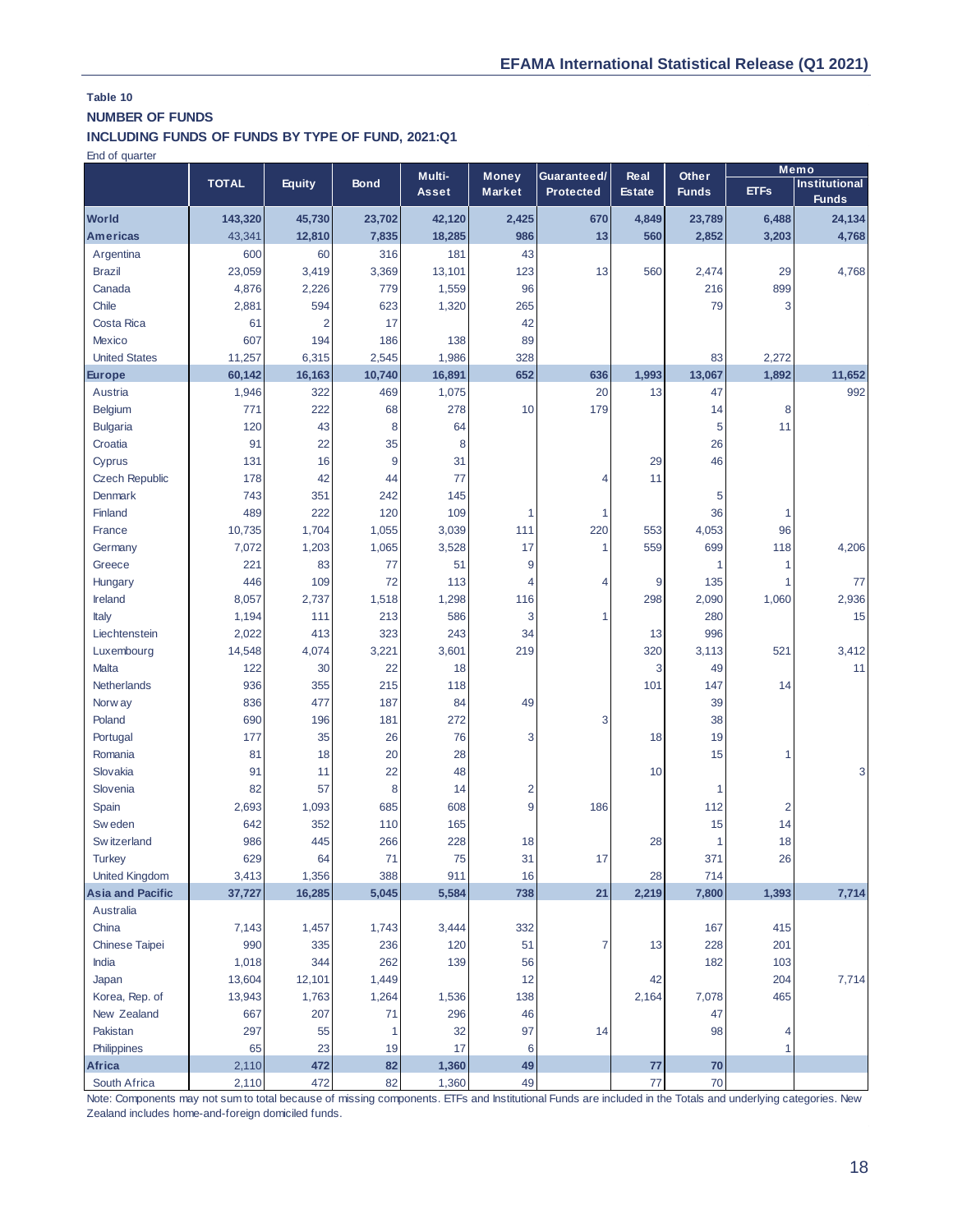## **TOTAL NET ASSETS INCLUDING FUNDS OF FUNDS**

Millions of Euros

|                         |                | 2020           |                | 2021       |                |
|-------------------------|----------------|----------------|----------------|------------|----------------|
|                         | Q <sub>1</sub> | Q <sub>2</sub> | Q <sub>3</sub> | Q4         | Q <sub>1</sub> |
| <b>World</b>            | 47.040.894     | 51,669,786     | 52,190,478     | 55,215,596 | 59,228,644     |
| <b>Americas</b>         | 25,514,318     | 28,329,044     | 28,289,485     | 29,634,270 | 32,273,716     |
| Argentina               | 14,003         | 17,255         | 19,290         | 18,391     | 20,720         |
| <b>Brazil</b>           | 1,435,589      | 1,386,228      | 1.363.922      | 1,461,056  | 1,455,445      |
| Canada                  | 1,410,176      | 1,582,708      | 1,611,521      | 1,725,632  | 1,908,531      |
| Chile                   | 41,887         | 46,847         | 47,948         | 58,275     | 56,496         |
| <b>Costa Rica</b>       | 2,329          | 2,965          | 2,892          | 2,589      | 2,804          |
| Mexico                  | 95,914         | 100,443        | 101,181        | 105,281    | 110,411        |
| <b>United States</b>    | 22,514,420     | 25,192,598     | 25,142,731     | 26,263,046 | 28,719,309     |
| <b>Europe</b>           | 15,187,279     | 16,591,367     | 17,049,855     | 18,202,032 | 19,017,378     |
| Austria                 | 173,345        | 186,274        | 191,707        | 201,490    | 208,053        |
| <b>Belgium</b>          | 142,712        | 148,702        | 158,057        | 170,279    | 184,023        |
| <b>Bulgaria</b>         | 756            | 794            | 797            | 839        | 940            |
| Croatia                 | 2,052          | 2,186          | 2,285          | 2,412      | 2,551          |
| Cyprus                  | 2,766          | 3,069          | 2,995          | 3,400      | 3,962          |
| <b>Czech Republic</b>   | 13,165         | 13,569         | 13,978         | 15,234     | 15,748         |
| <b>Denmark</b>          | 127,845        | 142,308        | 146,710        | 157,820    | 164,701        |
| Finland                 | 106,461        | 117,213        | 122,305        | 132,390    | 140,500        |
| France                  | 1,800,973      | 1,893,798      | 1,973,680      | 2,066,996  | 2,088,639      |
| Germany                 | 2,178,452      | 2,320,996      | 2,379,603      | 2,498,147  | 2,552,259      |
| Greece                  | 4,912          | 5,417          | 5,567          | 6,237      | 6,718          |
| Hungary                 | 14,621         | 15,343         | 15,576         | 16,766     | 17,246         |
| Ireland                 | 2,721,905      | 3,024,502      | 3,077,397      | 3,324,194  | 3,504,827      |
| Italy                   | 222,189        | 234,534        | 234,811        | 242,991    | 246,510        |
| Liechtenstein           | 50,332         | 51,836         | 51,832         | 55,021     | 57,569         |
| Luxembourg              | 4,149,916      | 4,585,196      | 4,696,186      | 4,973,780  | 5,248,971      |
| Malta                   | 2,886          | 2,997          | 3,020          | 2,735      | 2,825          |
| Netherlands             | 730,481        | 799,560        | 820,411        | 904,572    | 927,613        |
| Norway                  | 101,527        | 119,938        | 125,503        | 142,623    | 159,789        |
| Poland                  | 29,422         | 32,299         | 34,172         | 37,292     | 39,615         |
| Portugal                | 15,976         | 16,660         | 17,383         | 19,120     | 20,295         |
| Romania                 | 3,772          | 3,775          | 3,808          | 4,026      | 4,310          |
| Slovakia                | 6,872          | 7,282          | 7,491          | 7,833      | 8,123          |
| Slovenia                | 2,546          | 2,872          | 2,971          | 3,228      | 3,598          |
| Spain                   | 270,284        | 285,220        | 288,379        | 301,578    | 315,571        |
| Sweden                  | 336,710        | 400,480        | 428,492        | 479,915    | 514,700        |
| Switzerland             | 548,082        | 593,255        | 605,439        | 632,385    | 637,475        |
| <b>Turkey</b>           | 15,153         | 19,160         | 15,065         | 14,423     | 16,066         |
| <b>United Kingdom</b>   | 1,411,166      | 1,562,132      | 1,624,235      | 1,784,306  | 1,924,181      |
| <b>Asia and Pacific</b> | 6,204,787      | 6,597,850      | 6,698,352      | 7,203,801  | 7,745,687      |
| Australia               | 1,654,641      | 1,873,359      | 1,867,372      | 2,005,827  | 2,134,479      |
| China                   | 1,922,785      | 1,898,532      | 1,945,753      | 2,163,744  | 2,469,425      |
| <b>Chinese Taipei</b>   | 112,911        | 125,738        | 128,844        | 131,206    | 139,200        |
| India                   | 247,694        | 282,052        | 292,903        | 328,727    | 349,568        |
| Japan                   | 1,717,258      | 1,832,427      | 1,871,725      | 1,950,019  | 2,003,574      |
| Korea, Rep. of          | 484,229        | 508,554        | 513,034        | 536,905    | 557,409        |
| New Zealand             | 56,974         | 67,893         | 68,757         | 76,449     | 80,032         |
| Pakistan                | 3,643          | 4,072          | 4,495          | 4,815      | 5,488          |
| Philippines             | 4,652          | 5,223          | 5,469          | 6,109      | 6,512          |
| <b>Africa</b>           | 134,510        | 151,525        | 152,786        | 175,493    | 191,863        |
| South Africa            | 134,510        | 151,525        | 152,786        | 175,493    | 191,863        |

Note: New Zealand includes home-and-foreign domiciled funds. ETFs and Institutional funds are included in the totals. An entry shown as zero is less than .500 million.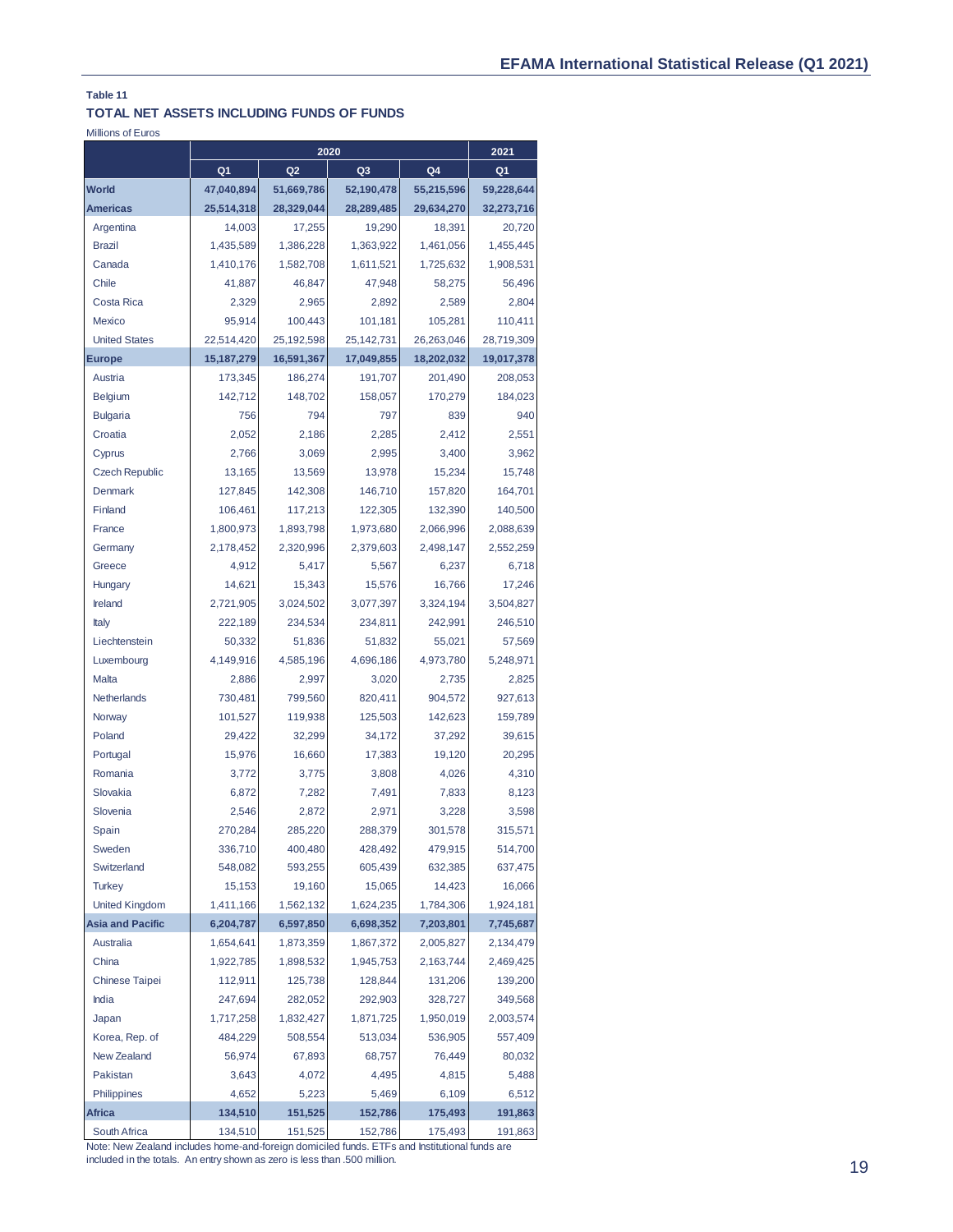### **TOTAL NET SALES INCLUDING FUNDS OF FUNDS**

Millions of Euros

|                         |            | 2021           |                |          |                |
|-------------------------|------------|----------------|----------------|----------|----------------|
|                         | Q1         | Q <sub>2</sub> | Q <sub>3</sub> | Q4       | Q <sub>1</sub> |
| <b>World</b>            | 617,277    | 828,432        | 243,631        | 659,597  | 1,025,691      |
| <b>Americas</b>         | 440,208    | 435,403        | $-50,553$      | 176,916  | 522,407        |
| Argentina               | 1,606      | 4,712          | 6,300          | 524      | 1,943          |
| <b>Brazil</b>           | 3,849      | $-4,738$       | 30,380         | $-6,072$ | 13,471         |
| Canada                  | 14,403     | 15,501         | 18,008         | 48,220   | 59,467         |
| Chile                   | $-5,141$   | 4,443          | 1,218          | 361      | 2,325          |
| Costa Rica              |            |                |                |          |                |
| <b>Mexico</b>           | 1,553      | 1,272          | 601            | $-2,764$ | 590            |
| <b>United States</b>    | 423,938    | 414,213        | $-107,060$     | 136,647  | 444,611        |
| <b>Europe</b>           | $-121,713$ | 288,933        | 197,035        | 286,236  | 198,197        |
| Austria                 | $-2,200$   | 2,911          | 2,380          | 3,032    | 3,211          |
| <b>Belgium</b>          |            |                |                |          |                |
| <b>Bulgaria</b>         | $-14$      | 5              | 6              | 27       | 64             |
| Croatia                 | $-824$     | 9              | 65             | 93       | 138            |
| Cyprus                  | 29         | 65             | $-39$          | 76       | 465            |
| <b>Czech Republic</b>   | 225        | 30             | 115            | 164      | 194            |
| <b>Denmark</b>          | 5,176      | 2,095          | 1,140          | 1,896    | 3,626          |
| Finland                 | $-1,064$   | 614            | 1,335          | 1,947    | 2,689          |
| France                  | $-5,900$   | 5,600          | 49,400         | 22,300   | $-18,600$      |
| Germany                 | 30,026     | 9,072          | 19,340         | 45,544   | 36,807         |
| Greece                  | $-254$     | 116            | 97             | 156      | 344            |
| Hungary                 | $-415$     | 109            | 483            | 455      | 311            |
| Ireland                 | $-40,655$  | 124,854        | 35,948         | 115,132  | 40,512         |
| Italy                   | $-2,341$   | $-406$         | $-2,019$       | $-477$   | $-421$         |
| Liechtenstein           | 1,669      | $-1,029$       | $-65$          | 733      | 610            |
| Luxembourg              | $-76,795$  | 115,791        | 52,033         | 58,592   | 112,204        |
| <b>Malta</b>            | $-28$      | $-30$          | $-9$           | $-4$     | 39             |
| Netherlands             | $-9,889$   | 6,645          | 22,924         | 5,495    | $-20,506$      |
| Norway                  | $-4,116$   | 3,401          | 2,733          | 2,819    | 6,327          |
| Poland                  | $-4,246$   | 573            | 2,154          | 1,945    | 2,780          |
| Portugal                | $-57$      | 41             | 519            | 969      | 948            |
| Romania                 | $-817$     | $-37$          | $-16$          | 178      | 233            |
| Slovakia                | $-32$      | 108            | 87             | 112      | 169            |
| Slovenia                | 27         | 21             | 46             | 54       | 154            |
| Spain                   | $-2,262$   | 512            | 935            | 1,978    | 6,854          |
| Sweden                  | $-5,608$   | 2,889          | 2,653          | 6,888    | 4,690          |
| Switzerland             | 4,279      | 3,803          | 3,718          | 7,503    | 4,106          |
| <b>Turkey</b>           | 676        | 3,104          | $-2,281$       | $-1,435$ | 1,863          |
| <b>United Kingdom</b>   | $-6,303$   | 8,067          | 3,353          | 10,064   | 8,386          |
| <b>Asia and Pacific</b> | 297,445    | 99,846         | 94,165         | 193,757  | 303,852        |
| Australia               |            |                |                |          |                |
| China                   | 274,814    | 23,957         | 43,643         | 156,025  | 247,449        |
| <b>Chinese Taipei</b>   | $-989$     | 5,205          | 4,050          | $-1,066$ | 4,648          |
| India                   | $-11,538$  | 17,208         | 4,099          | 15,645   | $-6,223$       |
| Japan                   | 23,684     | 40,209         | 38,386         | 28,381   | 38,640         |
| Korea, Rep. of          | 10,546     | 11,316         | 1,987          | $-7,244$ | 18,142         |
| New Zealand             | 391        | 1,272          | 1,443          | 1,347    | 733            |
| Pakistan                | 306        | 467            | 277            | 340      | 132            |
| Philippines             | 231        | 212            | 280            | 329      | 331            |
| <b>Africa</b>           | 1,337      | 4,250          | 2,984          | 2,688    | 1,235          |
| South Africa            | 1,337      | 4,250          | 2,984          | 2,688    | 1,235          |

Note: New Zealand includes home-and-foreign domiciled funds. ETFs and Institutional funds are included in the totals.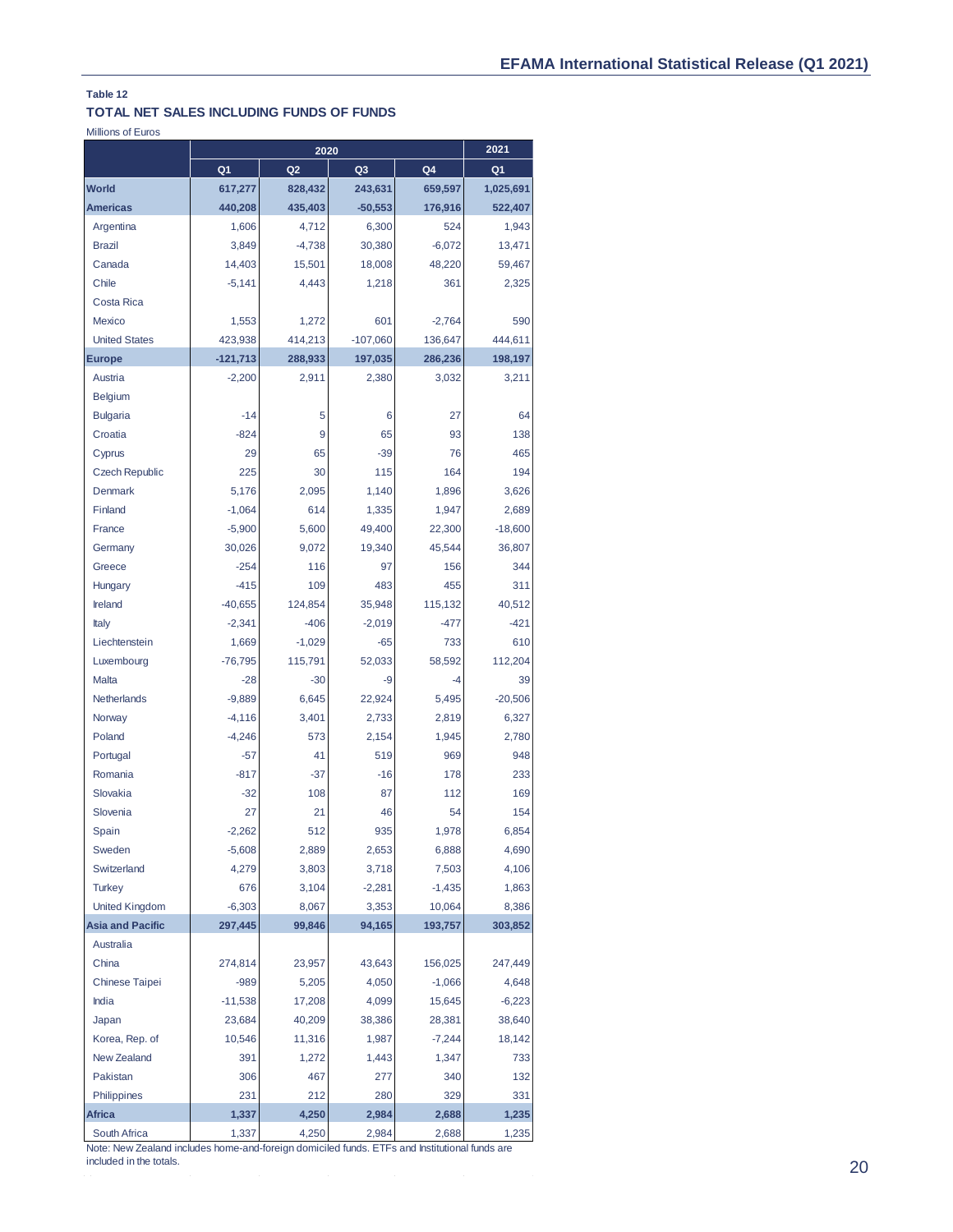### **NUMBER OF FUNDS INCLUDING FUNDS OF FUNDS**

|                                      | 2020           |                |                |         | 2021    |
|--------------------------------------|----------------|----------------|----------------|---------|---------|
|                                      | Q <sub>1</sub> | Q <sub>2</sub> | Q <sub>3</sub> | Q4      | Q1      |
| <b>World</b>                         | 137,718        | 138,716        | 140,767        | 142,242 | 143,320 |
| <b>Americas</b>                      | 39,811         | 40,372         | 41,632         | 42,779  | 43,341  |
| Argentina                            | 580            | 586            | 593            | 581     | 600     |
| <b>Brazil</b>                        | 19,955         | 20,571         | 21,265         | 22,433  | 23,059  |
| Canada                               | 4,328          | 4,400          | 5,059          | 5,050   | 4,876   |
| Chile                                | 2,814          | 2,819          | 2,809          | 2,819   | 2,881   |
| Costa Rica                           | 63             | 60             | 60             | 60      | 61      |
| <b>Mexico</b>                        | 611            | 600            | 599            | 605     | 607     |
| <b>United States</b>                 | 11,460         | 11,336         | 11,247         | 11,231  | 11,257  |
| <b>Europe</b>                        | 59,243         | 59,207         | 59,489         | 59,834  | 60,142  |
| Austria                              | 1,950          | 1,958          | 1,964          | 1,958   | 1,946   |
| <b>Belgium</b>                       | 783            | 757            | 771            | 771     | 771     |
| <b>Bulgaria</b>                      | 122            | 119            | 119            | 119     | 120     |
| Croatia                              | 100            | 100            | 102            | 96      | 91      |
| Cyprus                               | 94             | 102            | 117            | 126     | 131     |
| <b>Czech Republic</b>                | 174            | 173            | 173            | 177     | 178     |
| Denmark                              | 730            | 737            | 747            | 749     | 743     |
| Finland                              | 480            | 486            | 491            | 494     | 489     |
| France                               | 10,637         | 10,682         | 10,702         | 10,802  | 10,735  |
| Germany                              | 6,752          | 6,816          | 6,903          | 7,006   | 7,072   |
| Greece                               | 216            | 220            | 219            | 221     | 221     |
| Hungary                              | 441            | 438            | 438            | 433     | 446     |
| Ireland                              | 7,662          | 7,742          | 7,792          | 7,948   | 8,057   |
| Italy                                | 1,215          | 1,176          | 1,191          | 1,179   | 1,194   |
| Liechtenstein                        | 1,884          | 1,885          | 1,927          | 1,920   | 2,022   |
| Luxembourg                           | 14,770         | 14,712         | 14,639         | 14,590  | 14,548  |
| Malta                                | 126            | 124            | 124            | 125     | 122     |
| Netherlands                          | 956            | 944            | 962            | 967     | 936     |
| Norway                               | 1,047          | 836            | 836            | 836     | 836     |
| Poland                               | 670            | 676            | 674            | 679     | 690     |
| Portugal                             | 174            | 174            | 176            | 172     | 177     |
| Romania                              | 81             | 83             | 84             | 81      | 81      |
| Slovakia                             | 95             | 94             | 95             | 90      | 91      |
| Slovenia                             | 100            | 103            | 82             | 82      | 82      |
| Spain                                | 2,654          | 2,661          | 2,638          | 2,657   | 2,693   |
| Sweden                               | 593            | 640            | 642            | 639     | 642     |
| Switzerland                          | 959            | 951            | 956            | 972     | 986     |
| <b>Turkey</b>                        | 461            | 515            | 548            | 566     | 629     |
| <b>United Kingdom</b>                | 3,317          | 3,303          | 3,377          | 3,379   | 3,413   |
| <b>Asia and Pacific</b>              | 36,597         | 37,069         | 37,558         | 37,497  | 37,727  |
| Australia                            |                |                |                |         |         |
| China                                | 5,902          | 6,222          | 6,538          | 6,770   | 7,143   |
| Chinese Taipei                       | 988            | 972            | 985            | 980     | 990     |
| India                                | 967            | 970            | 981            | 1,005   | 1,018   |
| Japan                                | 12,990         | 13,041         | 13,213         | 13,429  | 13,604  |
|                                      |                |                |                |         |         |
| Korea, Rep. of<br><b>New Zealand</b> | 14,791         | 14,844         | 14,855         | 14,342  | 13,943  |
|                                      | 600            | 660            | 621            | 608     | 667     |
| Pakistan                             | 296            | 296            | 300            | 298     | 297     |
| Philippines                          | 63             | 64             | 65             | 65      | 65      |
| <b>Africa</b>                        | 2,067          | 2,068          | 2,088          | 2,132   | 2,110   |
| South Africa                         | 2,067          | 2,068          | 2,088          | 2,132   | 2,110   |

Note: New Zealand includes home-and-foreign domiciled funds. ETFs and Institutional funds are included in the totals.